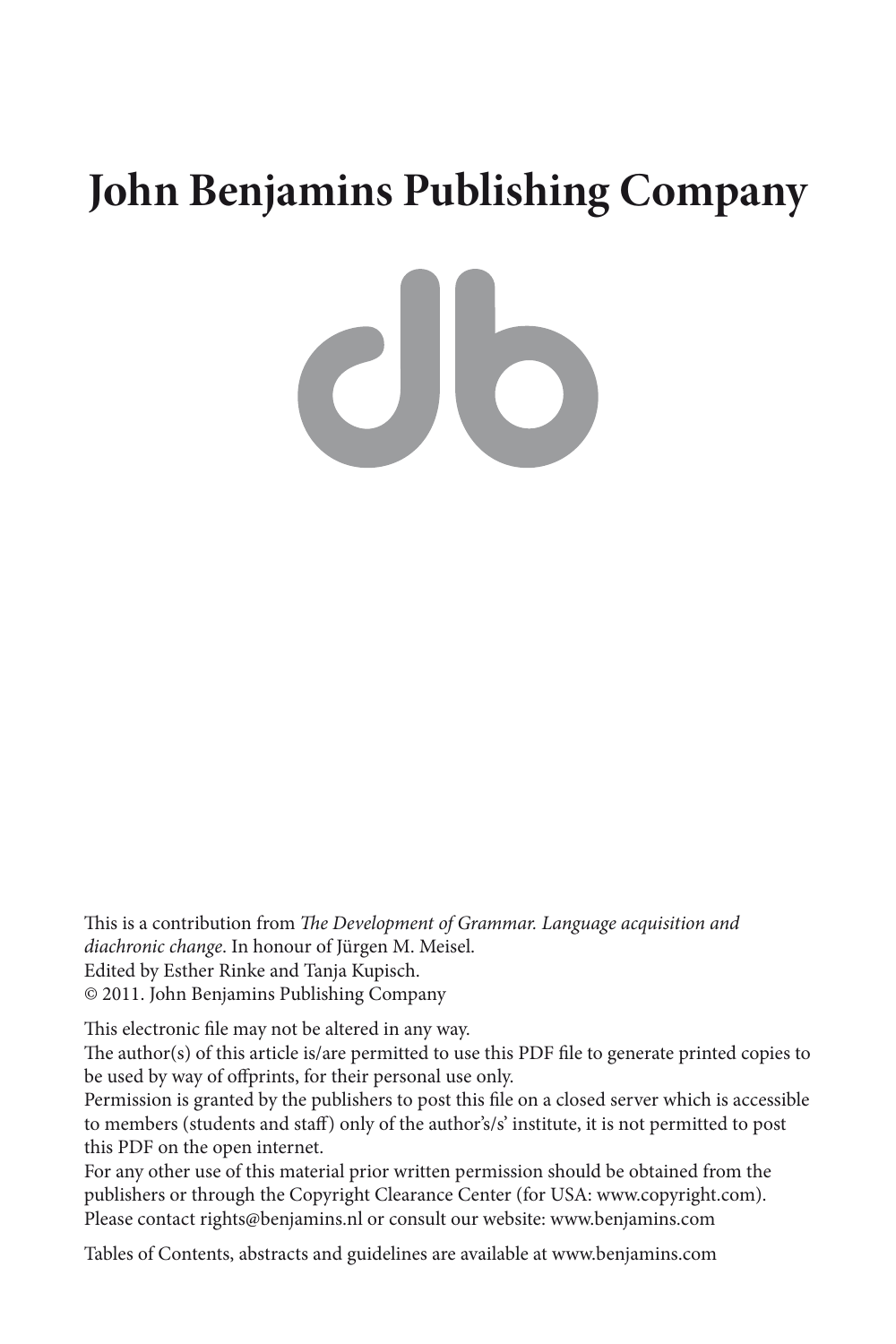# **On the relation between acceptability and frequency**

Aria Adli

The aim of this work is to lay out the relation between the two main sources of linguistic evidence, acceptability judgments and frequency of occurrence in spontaneous speech. Tying acceptability to grammar and frequency to usage, the empirical relation between these data sources is seen as a manifestation of the underlying relation between grammar and usage. I argue in favor of a clear distinction between grammar and usage. Thereby, the point of departure contrasts with a common view in functionalist grammar. At the same time, I propose that both grammar and usage are constitutive parts of human syntax. This assumption, in turn, contrasts with a wide-spread view in generative grammar. Grammar and usage are related in a very specific way and their interplay is crucial in syntactic variation and the process of grammatical change. A systematic experimental study has been conducted in which acceptability and frequency data are obtained from the same subjects and on the same linguistic phenomenon: which is the well-known interaction between the semantic role of the *wh*-element and the preferred position of the subject (preverbal vs. postverbal) in Spanish. The results show that acceptability is not a sufficient but a necessary condition for usage. Constructions that are acceptable but not or hardly used are called *latent constructions*. It is suggested that latent constructions can occur as an intermediate step in the process of syntactic change.

**Keywords**: grammar, usage, Spanish, *wh*-questions, subject position

#### **1. Introduction**

The issue of linguistic evidence is one of the elements that characterize the paradigmatic divide between linguistic subfields. While variationist sociolinguists consider spontaneous speech data as the most reliable source of evidence, syntacticians traditionally see introspective data as the most reliable reflection of human language faculty. Labov's (1996: 83) "validity principle" expresses the critical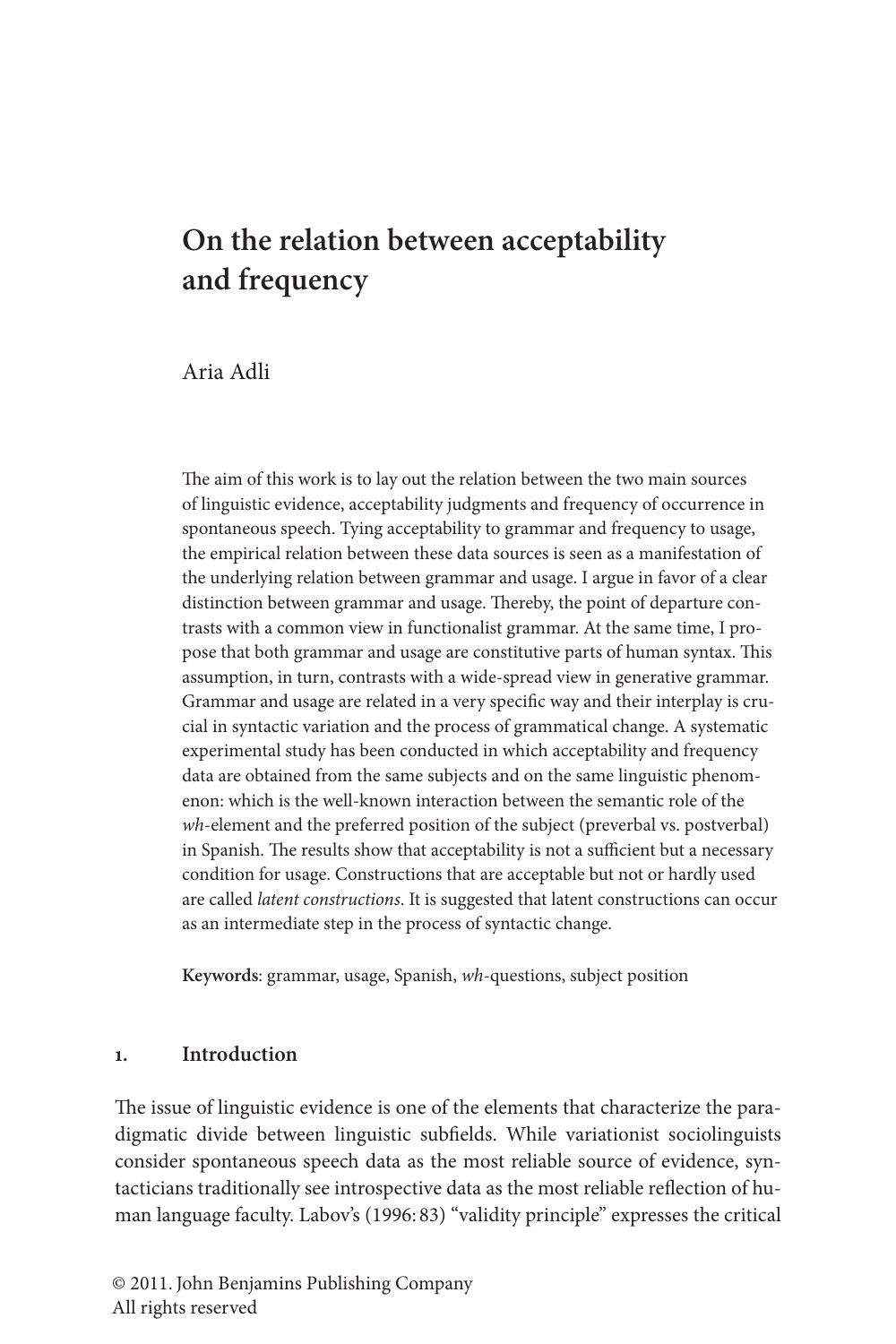attitude of many sociolinguists towards judgment data: "When the use of language is shown to be more consistent than introspective judgments, a valid description of the language will agree with that use rather than with intuitions". He lists five conditions that "promote the failure of linguistic intuitions", namely (i) social intervention, (ii) physical collapse, (iii) semantic suspension, (iv) cognitive strategies and (v) pragmatic opacity. Schütze (1996) has shown that introspective data do come along with a number of methodological challenges and potential artifacts. However, general conclusions on the quality of the data as such are in my opinion too radical. The present work proposes a strict experimental protocol to deal with these challenges, applying a gradient acceptability judgment test.

According to a classic position in generative syntax, grammatical intuition is the most direct reflection of competence (Chomsky 1965). At the same time, Chomsky (1965) tied the notion of competence to a binary notion of grammaticality, while gradience is tied to his notion of acceptability and is supposed to incorporate aspects of performance. The exclusion of gradience from core syntax (which he had still admitted in Chomsky 1964) has never been really operational and led to what Sorace & Keller (2005: 1498) describe as an "artificial classification into acceptable and unacceptable examples". Gradience came back through the backdoor expressed by symbols like '?' or '??' as we can already witness in Ross (1967). Both gradient judgments and language use have been seen as less appropriate approaches from the early days of generative syntax. Paradoxically, the issue of the relation between introspection and production brought me to work with exactly these two types of data.

However, the boundaries have become somewhat more permeable in the last years. We witness an increasing use of spontaneous speech data in grammar research, both in the functionalist and generative tradition (e.g. Kroch 1989; Payne 1990; Bybee & Hopper 2001; Elsig 2007; Enghels 2009; Newmeyer 2010), and also some studies using judgments in sociolinguistics or at the cross-border of syntax and sociolinguistics (Wilson & Henry 1998; Adli 2004; Cornips & Poletto 2005; Gervain & Zemplén 2005; Henry 2005).

The relation between introspection and spontaneous speech data, or between judgment and production, is a core methodological issue in linguistics. Many scholars will probably agree that a promising approach consists in data complementarity, i.e. in the combination of various data sources (Kepser & Reis 2005; Featherston & Winkler 2009). Furthermore, many will probably agree that the two main data sources, introspection and production, are correlated. However, the question on the precise nature of this correlation in syntax is still open: For example: Are introspection and judgment correlated in a straightforward, linear manner, meaning that the more acceptable a construction the more often it is produced? Do we find a qualitative split between acceptable and unacceptable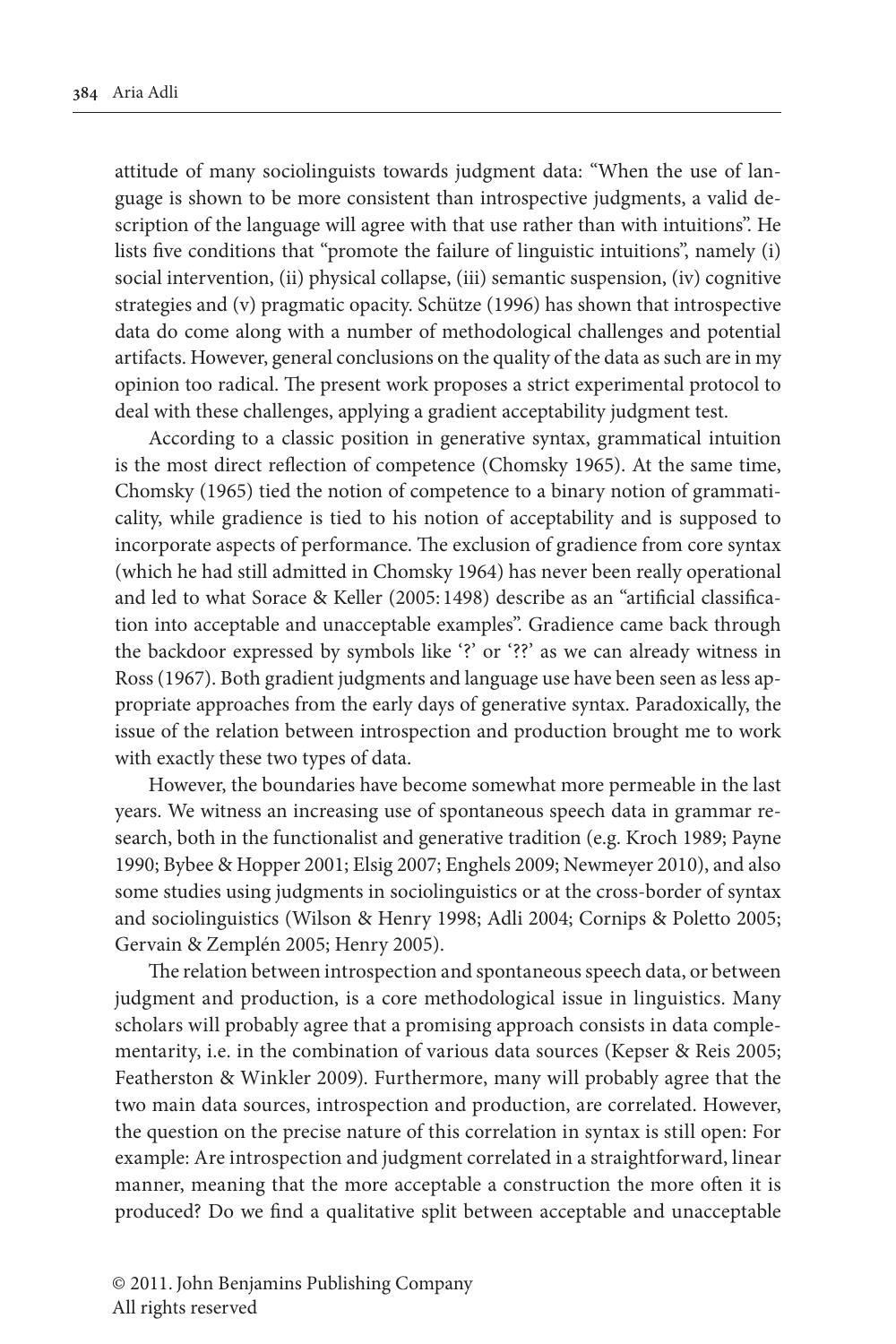constructions, maybe of the sort that only acceptable constructions show a correlation between judgment and production, while suboptimal constructions are not produced in spite of our capacity to reliably express nuances in acceptability among them? And if so, what about the 'grey zone' of marginal acceptability? Studies in phonology have shown that low-frequency phonotactic sequences that do not seem to violate any prominent rule are also low in acceptability (e.g. Pierrehumbert 1994; Bailey & Hahn 2001). A similar correlation has also been reported by Bybee & Eddington (2006) for lexical verb + adjective combinations in Spanish. However, we lack more thorough knowledge on this correlation in syntax, in particular we lack empirical designs in which we compare both data sources obtained from the same speakers, which is what this study intends to provide.

The questions on the nature of the correlation are related to another methodological issue: We have been observing in the last years the emergence of several theoretical approaches to *gradience*. They acknowledge and formalize the observation that we do not only make a binary distinction between acceptable and inacceptable constructions, but that we can observe nuanced, though systematic differences between degrees of acceptability. Controversial opinions on the issue of gradience are being debated to present (see for example Featherston 2007; Haider 2007; and also Newmeyer 2007). The nature of frequency data is inherently metrical (it conveys information on *how often* a particular construction occurs, not just if it is present or absent). In order to make a meaningful comparison with introspective data, one needs to work with an equally metrical data source, i.e. gradient judgments.

A new direction of work has been developing in the last years in which gradience is considered as an integral part of syntax and for which one needs to account on a formal level (e.g. Müller 1999; Keller 2000; Coetzee 2004; Gutiérrez-Bravo 2006). Many of these authors work within a modified OT syntax framework. Another theoretical variant, namely stochastic OT (Boersma & Hayes 2001) also integrates data from usage. There are also authors who do collect empirical gradient data, but interpret the results within the standard generative, binary view of grammaticality (e.g. Lotfi 2003; Trutkowski et al. 2003; Kim & Yoon 2009).

The larger readiness to make use of less traditional types of data in syntax has been accompanied by a blurring of the distinction between language knowledge (or competence) and language use, together with the rise of what Langacker (1987) called *usage-based model*. The blurring between grammar and usage goes back to Labov's (1969) concept of variable rules as well as to ideas developed by generative semanticians (Lakoff 1974). The increasing availability of electronic corpora data has been recently contributing to this trend.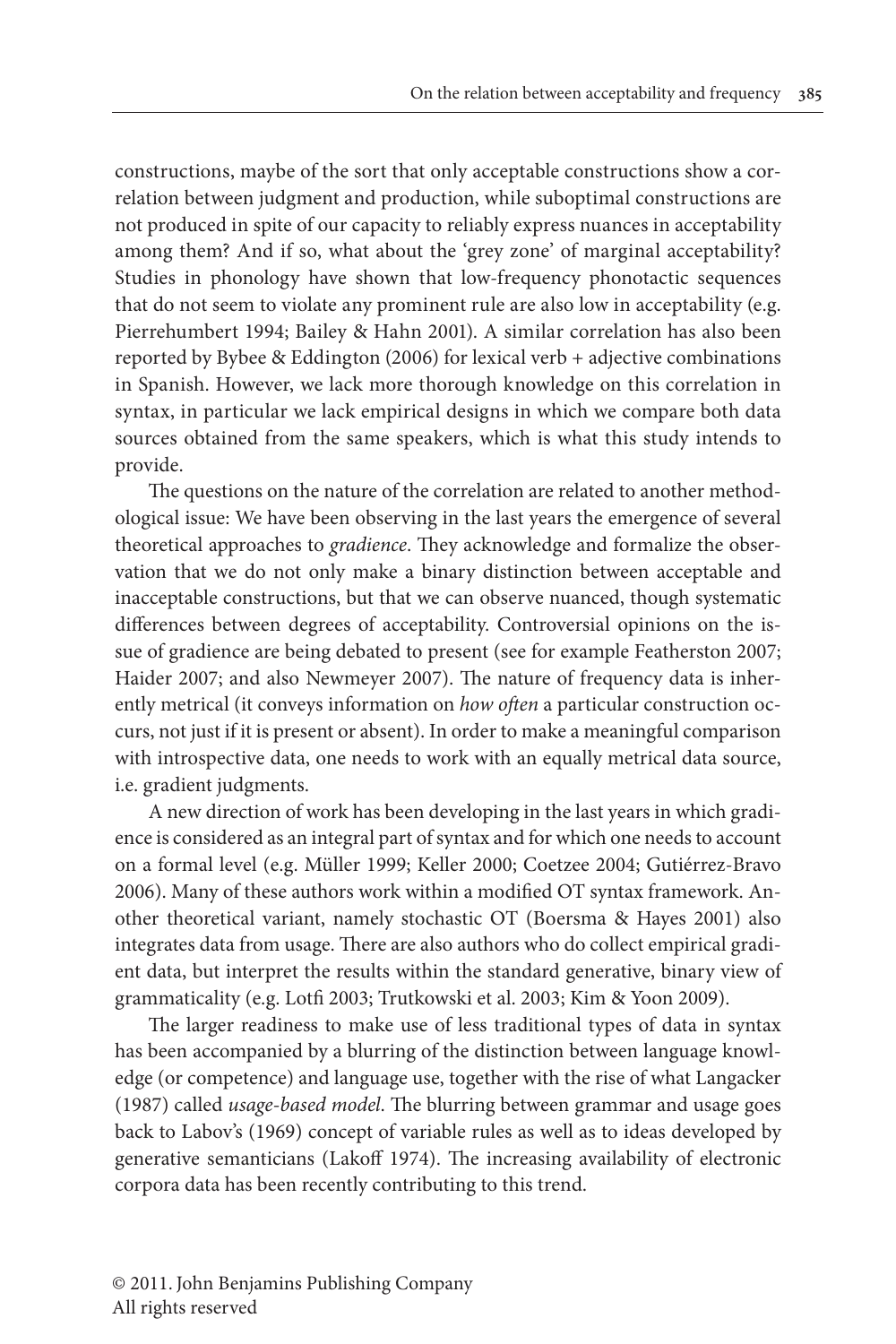However, there are also voices critical to this trend. Newmeyer (2003:702) wants to revitalize the divide and argues that grammar and usage have to be clearly distinguished ("grammar is grammar and usage is usage"). He argues against the stochastic nature of grammar, and he argues against the view of proponents of the usage-based approach (e.g. Bybee & Hopper 2001b: 2–3), according to whom grammar is a fragile, temporary object. Newmeyer (2003: 692) writes:

> No generative grammarian ever claimed that sentences generated by the grammar should be expected to reveal directly what language users are likely to say. This must be true for an obvious reason, namely, that knowledge of grammatical structure is only one of many systems that underlie usage.

We have recently witnessed a vivid debate on this issue in the journal *Language* which I cannot repeat for reasons of space (Gahl & Garnsey 2004; Clark 2005; Guy 2005; Laury & Ono 2005; Meyer & Tao 2005; Newmeyer 2005; Bybee 2006; Gahl & Garnsey 2006; Newmeyer 2006a, b; Guy 2007). What is clear is that this issue is highly controversial among linguists.

The point I want to make in this paper is that it does make sense to maintain a clear distinction between grammar and usage. However, we also need more data from experiments in order to advance in this discussion. Knowledge and usage are constitutive elements of human language, none of them being more 'epiphenomenal' than the other. Furthermore, I assume that the process of syntactic change cannot be satisfactorily modeled without taking into account both concepts. What is needed, is an empirically corroborated model for the relation between grammar and usage (see also the discussion in Boye & Engberg-Pedersen 2010). Assuming that the grammar/usage pair at least partly parallels the competence/performance pair, a strict division of labor between competence-oriented and performance-oriented linguistic research unnecessarily limits our capability of dealing with some fundamental issues of linguistic evidence, which can best be dealt with in a synergetic way across linguistic subfields. This is a large enterprise and it will require a number of studies on various syntactic phenomena in which judgment and production are correlated. The present paper intends to take a few steps in this direction and to formulate initial hypotheses. To this end, results from both judgment and production on the relation between the semantic role of the *wh*-element and the position of the subject in Spanish interrogatives are presented. Before laying out the essentials of this syntactic phenomenon, I want to present the methodology, which is a crucial element in relating judgment and production.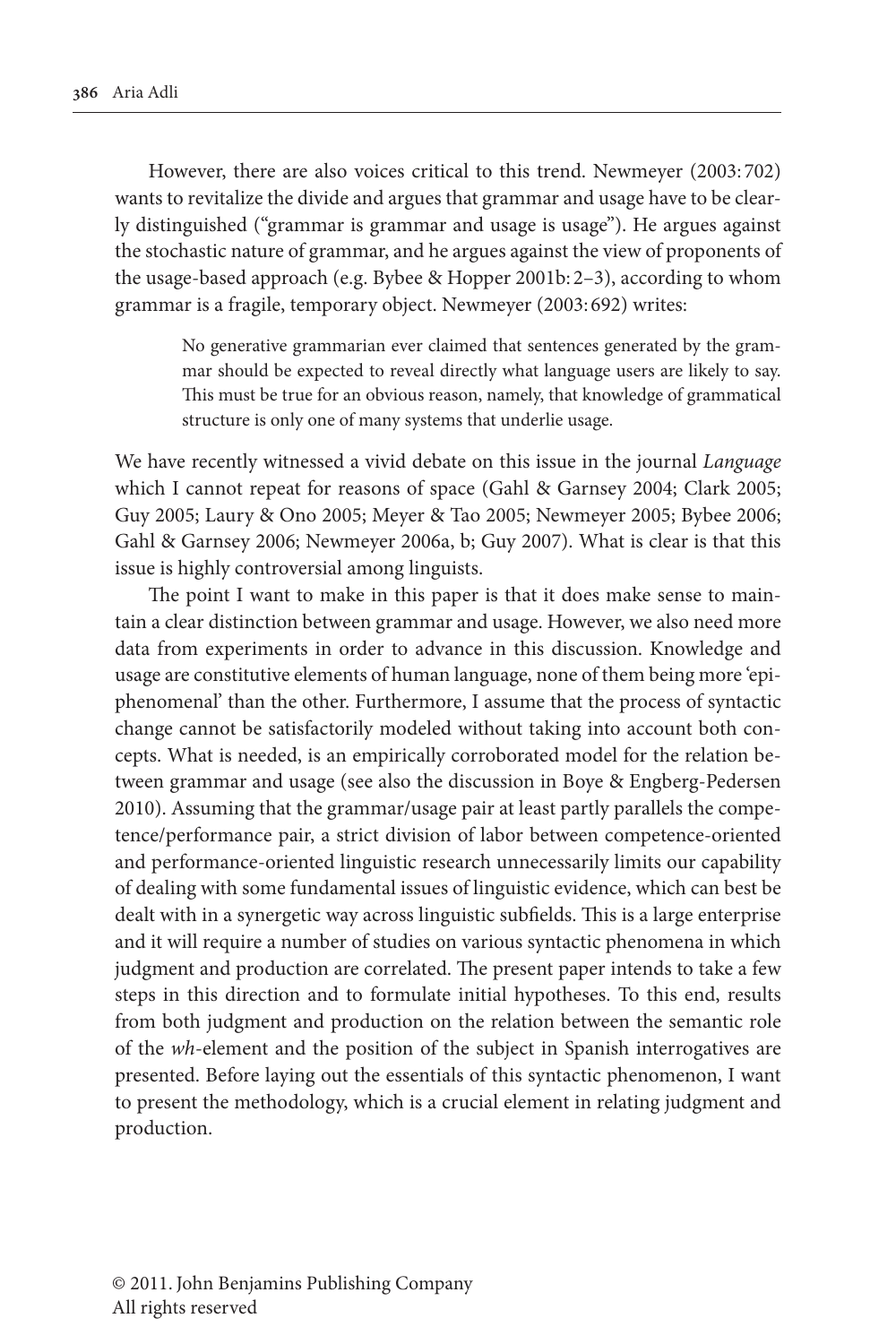## **2. Combining various data sources: The** *sgs* **database**

The data is taken from the Spanish part of the *sgs* database (*s*peech production – *g*rammaticality judgments – *s*ocial data), an ongoing project in the scope of which I am building up a multilingual corpus presently covering French, Persian, Spanish, and Catalan. It includes and combines three elements: syntactically tree-annotated transcriptions of spontaneous speech, gradient acceptability judgments, and social background information of speakers. All three data types were collected with each subject in an integrated test-suite. With regard to the Spanish part, the sample consists of 54 native speakers of the Spanish variety of Catalonia (see Payrató 1985; Sabater 1991; various papers in Sinner & Wesch 2008). The sample is approximately balanced between women (60%) and men (40%). Participants have at least completed compulsory education, but most of them have a level of 3 or higher on the International Standard Classification of Education (UNESCO 2006), which roughly corresponds to two additional years after compulsory education (Spanish *Ciclos Formativos* or *Bachillerato*). Their age ranges from 17 to 48 (mean: 28 years). Excluding the data of one person who aborted the test session prematurely, the analysis is carried out with  $N = 53$ .

## **2.1** Syntactically annotated spontaneous speech

Particular attention has been paid to obtaining a corpus with a substantial proportion of interrogative sentences. The problem is that interviewees hardly ask questions in standard interview situations.<sup>1</sup> In order to elicit interrogatives, a game task was developed, in which the subject is *required* to ask questions (she/he investigated a fictive murder case). As a result, approximately 80% of the constructions are interrogatives. In a second step, the recordings have been fully transcribed and sentence-wise time-stamped. In a third step, the transcriptions were syntactically annotated. Some theoretical entities such as essential instances of syntactic movement or dislocation are included in the annotation, which corresponds to a reduced tree structure.<sup>2</sup>

**<sup>1.</sup>** Applying a standard interview technique, a so-called sociolinguistic interview, Coveney (1996: 116) obtained (after excluding rhetorical or echo-questions) in average as few as 4.25 yes/no-questions and one *wh*-question per speaker, although the interviews had a mean duration of 36 minutes. He obtained this sparse outcome despite his attempts to create interview situations that should motivate the interviewee to ask questions back. The outcome in Behnstedt (1973: 217, 222) is merely better.

**<sup>2.</sup>** In short, the annotation carries (i) on properties of the entire structure (e.g. sentence modality, coordination, ellipsis, cross-sentential dependency, question bias, clefting, etc.), (ii) on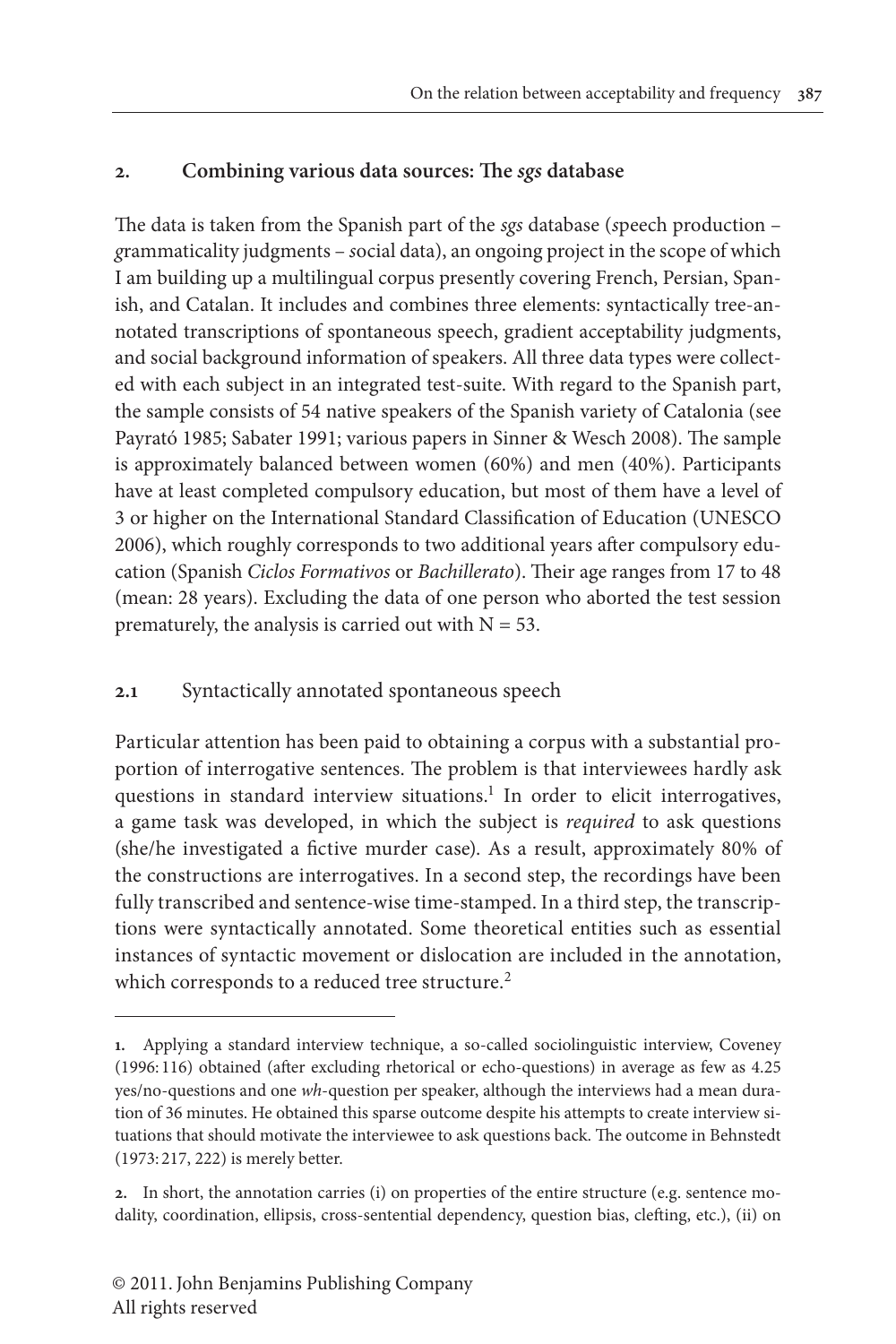The 53 subjects produced in sum 10778 sentences (defined as one matrix clause with all its embedded clauses), of which 6195 are non-elliptical constructions. They, in turn, contain 1183 true information questions with local *wh*-movement. Finally, 384 of them are questions with an overt (non-*wh*) subject, which is the set of target constructions (a few instances of *wh*-in-situ constructions and constructions with long-distance subject topicalization have been excluded beforehand).

#### **2.2** Gradient acceptability judgment test

The experimental procedure was a computer-based version of the paper and pencil-based gradient grammaticality judgment test in Adli (2005). It has been coded in the programming language *php* and runs in a normal browser window. Subjects read a test sentence and gave a nuanced judgment on a *graphic rating* or *visual analogue* scale, which allowed for the expression of fine nuances in a very intuitive way. The computer-based version of the test is easier to handle than drawing lines with ruler and pencil. Subjects were placed in a quiet room in front of a notebook computer.3

They drew a line on the computer screen by dragging a cross on a horizontal slider, which ran from 0 to 100 (the actual value was always displayed under the slider). The length of the line corresponded to the degree of acceptability. At the onset, subjects judged a reference sentence.

The participants went one by one through the test sentences presented in a randomized order in the lower part of the screen, while the judgment of the reference sentence remained visible in the upper part of the screen. The following sentence was displayed upon clicking on the 'next' button, and they could not go back. The reference sentence was a suboptimal construction that mostly received

the grammatical function of embedded clauses (subject, object, PP-complement, adverbial, relative, adverbial, peripheral-adverbial, sentential relative, predicative, DP complement), (iii) on each major type of XP (subject, verb, direct object, indirect object, prepositional complement / locative adverbial complement, NP-complement, VP-adjunct, IP-adjunct, CP-adjunct, complementizer, attribute, vocative), and (iv) on the base as well as the landing position for major types of displacements (*wh*-movement, topicalization, dislocation, focus-movement). Each major type of XP is characterized in detail. For example, the annotation of verbs carries on finiteness, ±modal, verb class (copular, unaccusative, impersonal, unergative, raising, etc.), clitical affixation, person, number, ±negation, and voice.

**<sup>3.</sup>** See Adli (in press) for a link to an online demo version of a similar computer-based judgment test. That online demo is not identical to the experimental protocol of this study, because the test sentences are presented in auditory and not in written form. Nonetheless, it gives a good idea of how the technique works.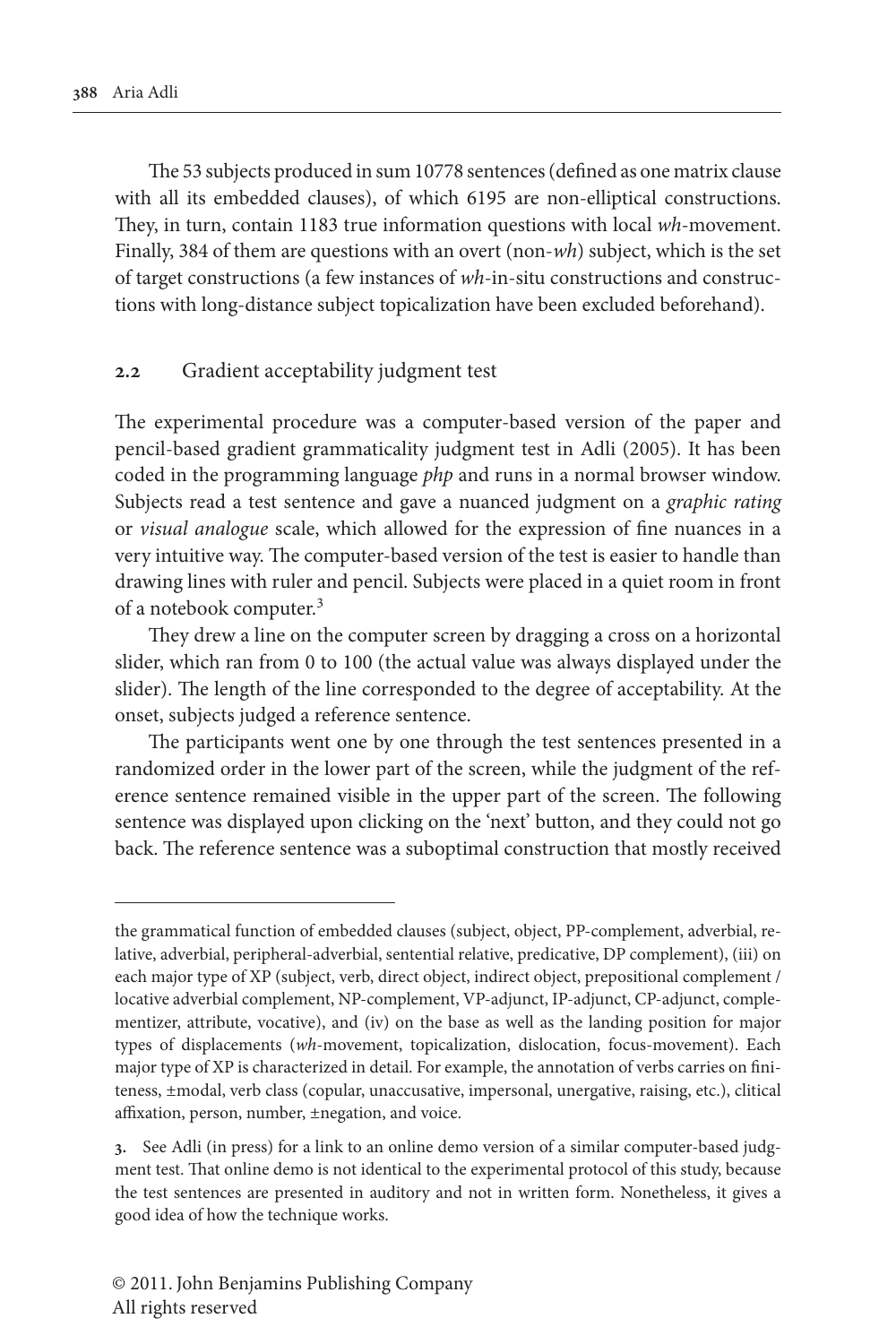

**Figure 1.** Gradient acceptability judgment test

a judgment in the intermediate scale range.<sup>4</sup> It represented an intermediate scale anchor, which generally helped to improve the precision of the instrument. Thus, subjects could find the degree of acceptability of each test sentence by estimating its distance from the left (clearly unacceptable) and right (obviously acceptable) endpoint, as well as comparing it to the previously given judgment to the reference sentence.

The test began with an instruction and training phase during which they learned and practiced the notion of gradience (as opposed to a categorical distinction between grammatical and ungrammatical). They also learned to exclude from their considerations aspects that are supposed to be irrelevant to the syntax of the construction (e.g. broader pragmatic plausibility, opaque ideas of 'elegance', etc.).

On average, the instructions lasted 15 minutes and the experimental phase 20 minutes (the experiment included constructions other than *wh*-interrogatives which are however not subject of this paper).

(i) ?Demasiado la angustia el hecho de examinarse. too much the anxiety the fact of taking an exam 'There is too much anxiety for taking an exam.'

**<sup>4.</sup>** The reference sentence is given in (i). The word order in combination with the elided matrix verb is clearly marked.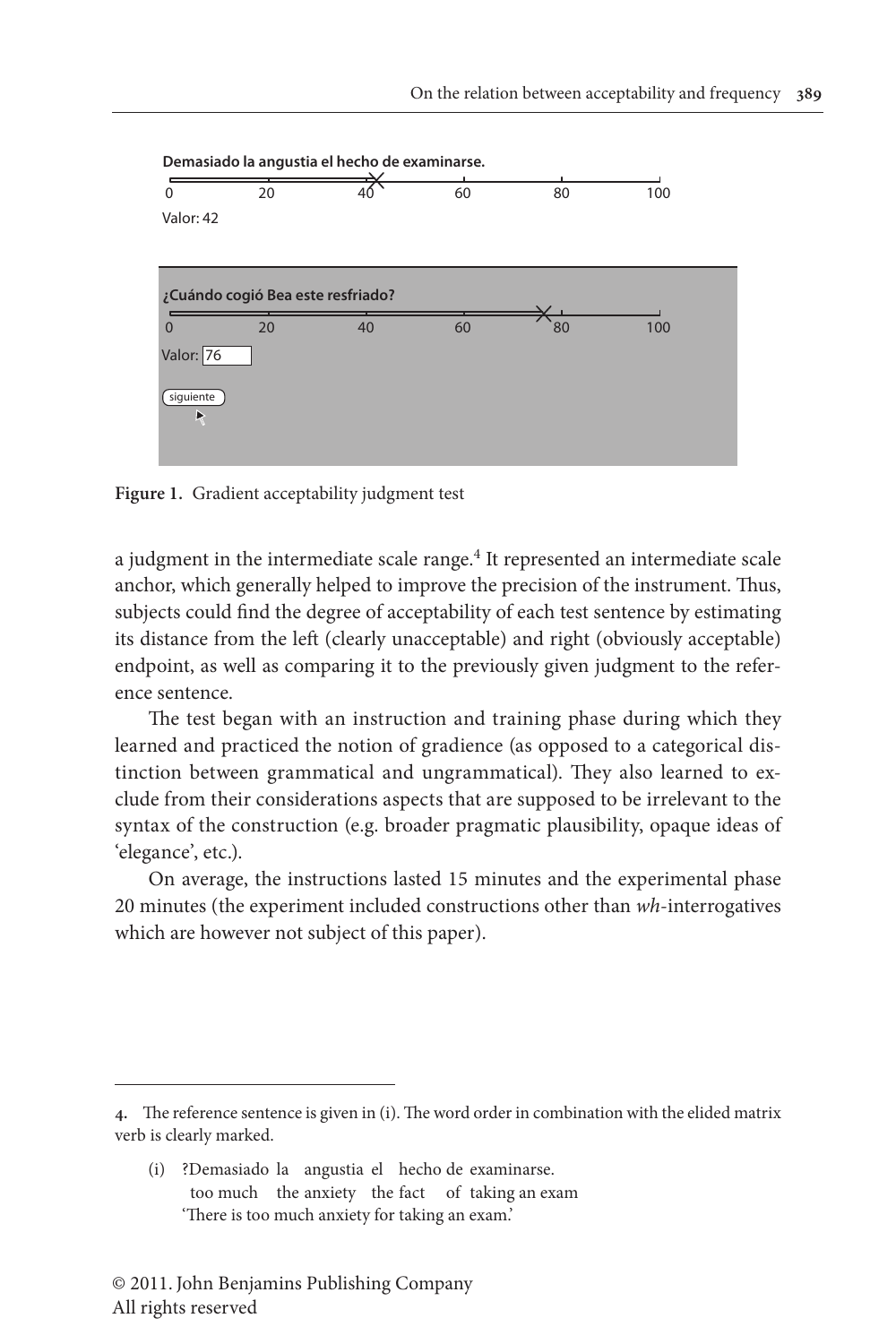#### **3. Analyzing the data**

#### **3.1** Judgments

The experimental material consists of simple *wh*-questions with an overt subject.

- (1) a. ¿A quién estos libros le gustan? to whom these books DAT-CL like-3PL
	- b. ;A quién le gustan estos libros? to whom DAT-CL like-3pL these books 'Who likes these books?'
- (2) a. ¿Qué Juan compró ayer? what Juan bought yesterday
	- b. ¿Qué compró Juan ayer? what bought Juan yesterday 'What did Juan buy yesterday?'
- (3) a. ¿Cuándo Marina hizo esta tarta? when Marina made this cake
	- b. ¿Cuándo hizo Marina esta tarta? when made Marina this cake 'When did Marina bake this cake?'
- (4) a. ¿Por qué Pedro cerró la tienda? why Pedro closed the shop
	- b. ¿Por qué cerró Pedro la tienda? why closed Pedro the shop 'Why did Pedro close down the shop?'

The design contains two independent variables. Variable A distinguishes between four different semantic roles of the *wh*-element (EXPERIENCER, THEME, TIME, reason), henceforth called *wh*-role. Variable B differentiates preverbal and postverbal subject position.<sup>5</sup> The relevant constructions are given below. Note that there is no repetition of nouns and verbs in the experimental material. Since each construction is presented in two lexical variants, every subject has to give  $8 \times 2 =$ 16 different judgments. The dependent variable is the arithmetic mean of the acceptability values of the two lexical variants.

**<sup>5.</sup>** I leave the question open as to whether the subject in transitive constructions and the oblique experiencer in psych-verb constructions occupy the same structural position, a position defended by Masullo (1993) and Gutiérrez-Bravo (2006: 51) (see Belletti & Rizzi 1988 for more details on psych-verbs).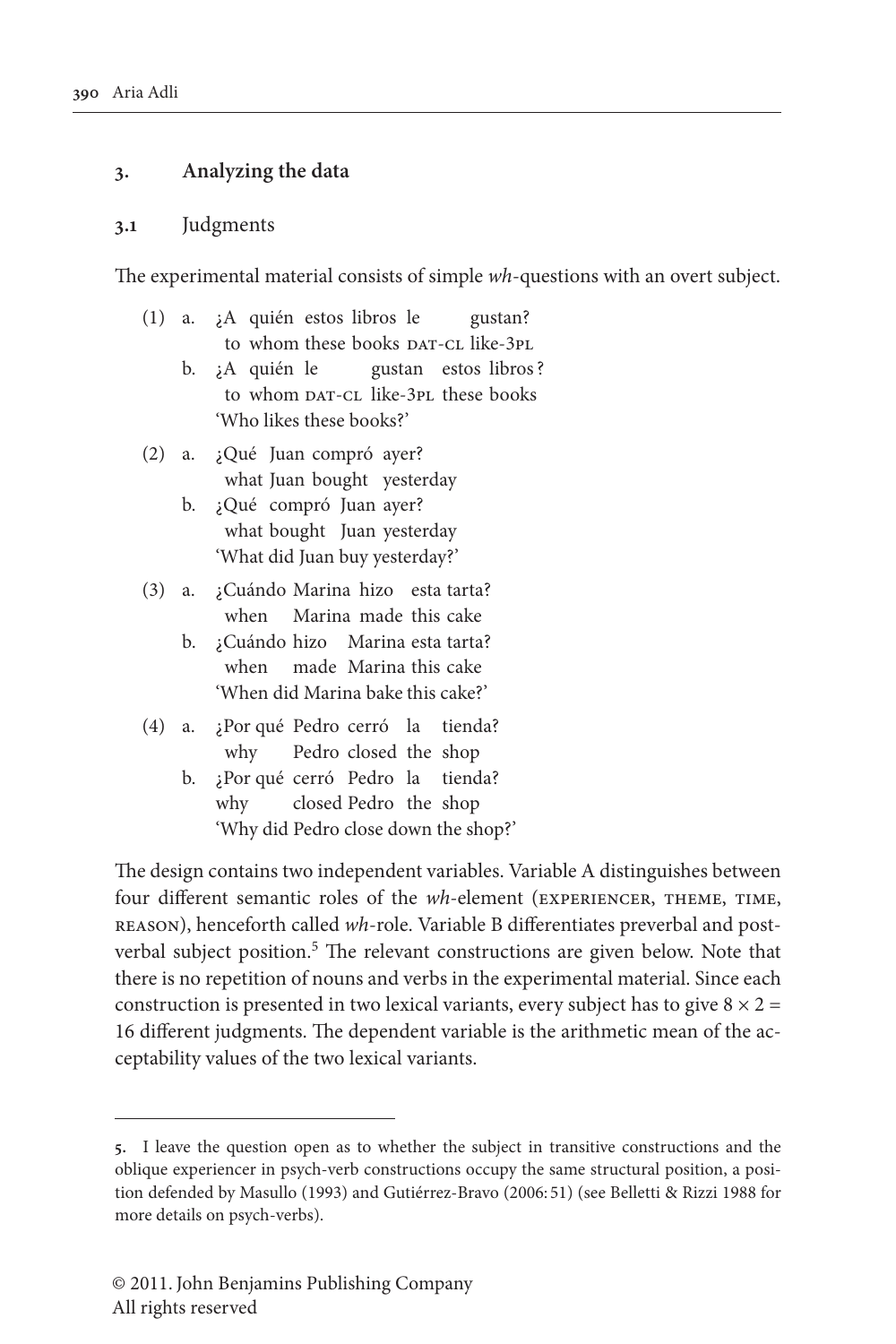|                     | A: semantic role<br>of wh-element | <b>EXPERIENCER</b> | <b>THEME</b> | <b>TIME</b> | <b>REASON</b> |
|---------------------|-----------------------------------|--------------------|--------------|-------------|---------------|
| B: subject position |                                   |                    |              |             |               |
| preverbal           |                                   | (1a)               | (2a)         | (3a)        | (4a)          |
| postverbal          |                                   | (1b)               | (2b)         | (3b)        | (4b)          |

**Table 1.** ANOVA design with variables A '*wh*-role' and B 'subject position'

One well-known property in Spanish is the fact that in certain constructions, preverbal subjects are either precluded or they are at least more marked than postverbal subjects. This is true for *wh*-questions, for wide focus declaratives with unaccusative verbs (Arnaiz 1997), or for sentences with narrow information focus on the subject (Bolinger 1955; Contreras 1976). Numerous observations have been made with respect to the restrictions of preverbal subjects in Spanish *wh*-questions, to which I cannot do justice here (Meyer 1972; Torrego 1984; Goodall 1991; Suñer 1994; Suñer & Lizardi 1995; Uribe-Etxebarria 1995; Olarrea 1996; Inclán-Nichol 1997; Ordóñez 1997; Baauw 1998; Ordóñez 2000; Toribio 2000; Zubizarreta 2001; Gutiérrez-Bravo 2006; Beas 2007). The discussion turns around the question what types of *wh*-constructions allow preverbal subjects and what types do not. In essence, markedness of preverbal subjects in *wh*-questions depends (i) on properties of the *wh*-element (see below), (ii) on the respective variety or dialect, and (iii) on the position of the *wh*-clause, whether it is a matrix or a subordinate construction. Some authors have argued that the relevant property of the *wh*-element is its semantic role (Bakovic 1998; Gutiérrez-Bravo 2006). I adopt this idea in this work (alternative approaches are centered on other aspects of the wh-element, such as the argumental vs. adjunct status, Torrego 1984, or its specificity, Beas 2007).

Semantic roles are organized in a hierarchy with some roles being more prominent than others, affecting numerous grammatical properties such as case marking, mapping on argument structure, word order, and also subject position in certain types of Spanish constructions including *wh*-questions (Larson 1988; Speas 1990; Pesetsky 1995; Bakovic 1998; Gutiérrez-Bravo 2006). With regard to the semantic role of the *wh*-element, Bakovic (1998: 37) formulated the hierarchy in (5). Roughly, the less prominent a semantic role, i.e. the more it appears to the right in (5), the 'easier' it is to place the subject in preverbal position.

 $(5)$  ARGUMENT > LOCATION > MANNER > REASON

The idea is that each variety has its own 'cut-off point' on the scale. For example, if a variety allows preverbal subjects in questions with *wh*-object arguments (which, according to Suñer 1994 is the case in Puerto Rican Spanish), then it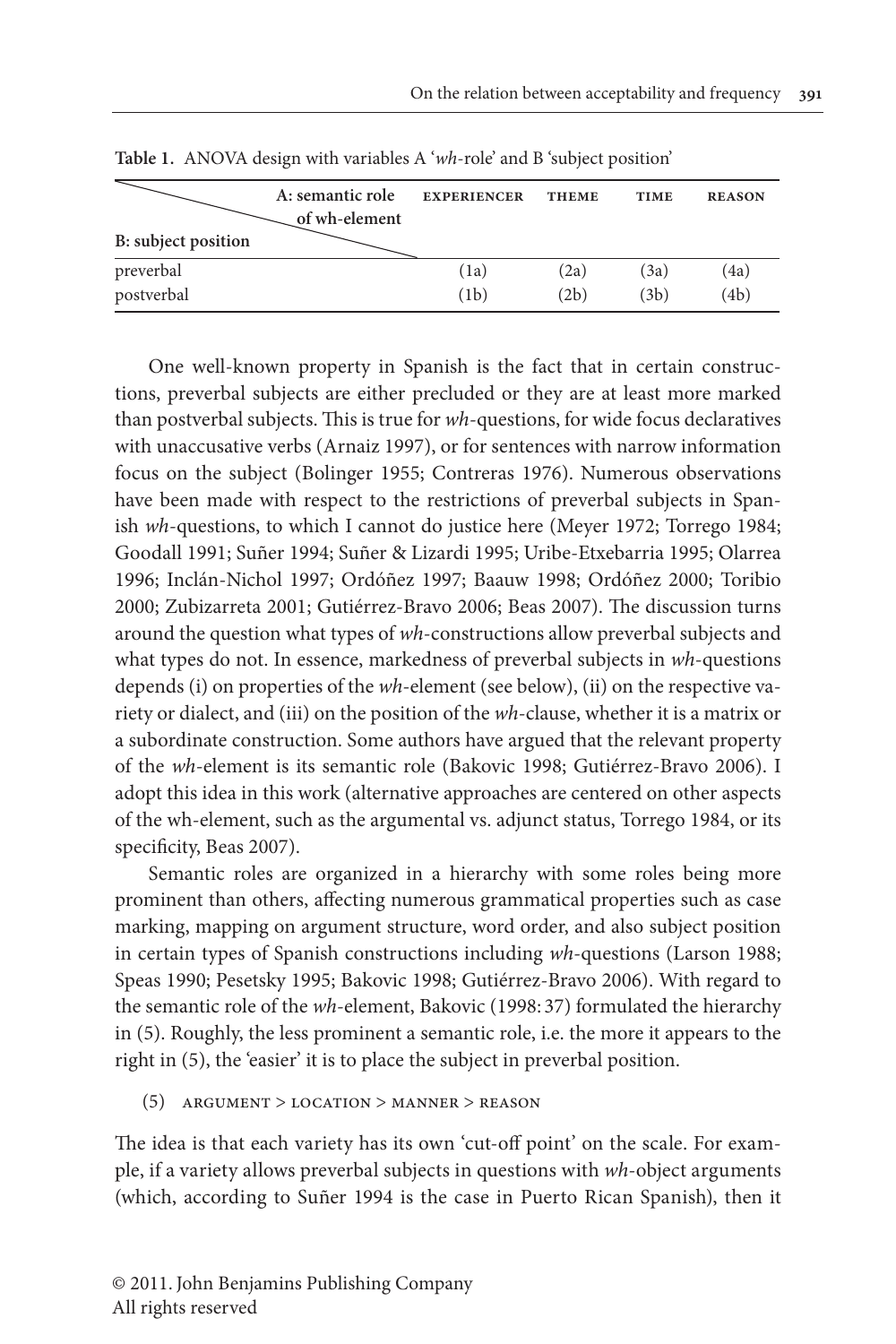allows preverbal subjects with all other *wh*-elements. Or if a variety allows preverbal subjects with *wh*-location elements but not with *wh*-object arguments, then it will also allow them with *wh*-manner and *wh*-reason elements (as has been suggested by Torrego 1984 for Iberian Spanish). Moreover, Bakovic (1998) observes that within the same variety the cut-off point can be lower for subordinate clauses than for matrix clauses, meaning that subordinate clauses can be more permissive with respect to preverbal subjects but not vice-versa. For example, Mexican Spanish, which is on the non-permissive side (Gutiérrez-Bravo 2006: 148), does not allow any *wh*-construction with a preverbal subject, except for subordinate constructions with *wh*-reason elements.

Gutiérrez-Bravo (2006: 75) proposes a slightly more differentiated thematic hierarchy given in (6), which is a compilation of the (essentially similar) hierarchies proposed by Larson (1988: 382), Speas (1990: 16), and Bakovic (1998: 37). All these hierarchies have in common that experiencer is more prominent than theme, theme more prominent than location, time, or manner, and any semantic role more prominent than reason.

 $(6)$  AGENT > EXPERIENCER > THEME > LOCATION > MANNER TIME > REASON

The experimental design in Table 1 (variable A) is based on a presumed hierarchy as in (7), which is a reduced version of the hierarchy proposed by Gutiérrez-Bravo (2006).

(7) EXPERIENCER > THEME > TIME > REASON

The following research questions are asked: First, where is the cut-off point for the Spanish variety of Catalonia with regard to the hierarchy in (7)? Second, do we find a simple binary separation of the judgments for the constructions with preverbal subject into two groups (acceptable vs. unacceptable)? Or do we find a monotonic slope along the hierarchy itself, i.e. constructions with *wh*-experiencer having the lowest and constructions with *wh*-reason having the highest degree of acceptability? The general issue behind this second point concerns the question whether grammar produces a binary distinction (corresponding to the standard view both in generative syntax and OT syntax), or whether grammar produces gradience and markedness.

Figure 2 shows the mean values, higher values on the y-axis show higher degrees of acceptability. The results of a two-way analysis of variance reveal (i) a significant difference between the four *wh*-roles, (ii) a significant difference between preverbal and postverbal subject, and more importantly in the context of this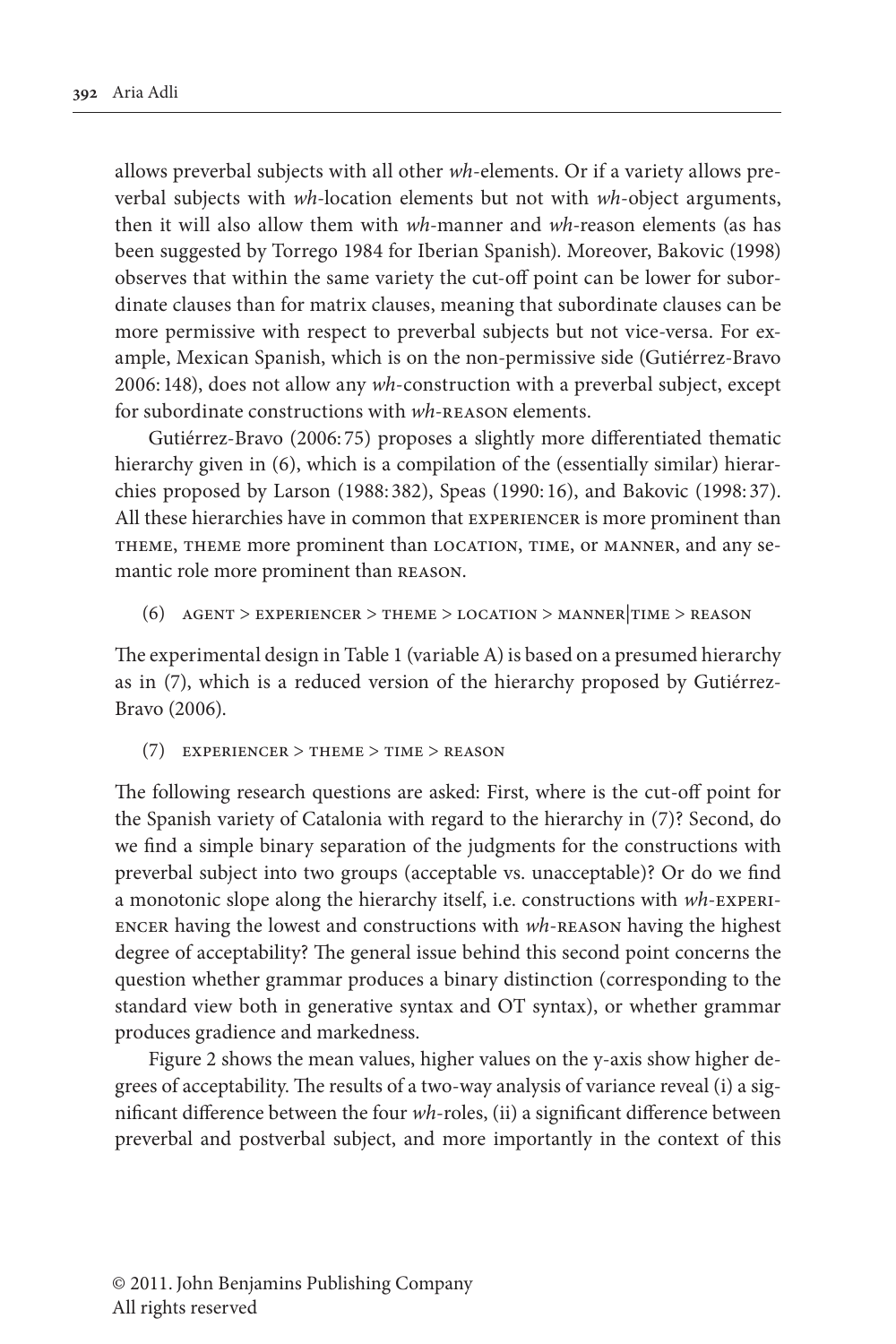

**Figure 2.** Gradient acceptability values on a scale from 0 to 100

discussion, (iii) a significant interaction between *wh*-role and subject position.6 The differences between the *wh*-roles are subtle in constructions with postverbal subject, which can all be considered as unmarked. However, the differences are, as expected, salient with preverbal subject.

In a next step, the difference between the variant with preverbal and the one with postverbal subject is analyzed for each *wh*-role in simple main effect tests. In addition, the effect size is indicated by the partial  $\eta^2$  value (Cohen 1973), which expresses the amount of variance explained. This value is a more precise indicator than the difference between the mean values, because it also takes into account the dispersion of the individual judgments. These effect sizes can be interpreted as the 'costs' that come along with preverbal subject. All *wh*-roles show an effect of subject position, except for the sentence pair (4a)/(4b) with reason-*wh*. The size of the effect between the sentence pairs (1a)/(1b) with experiencer-*wh*, and (2a)/(2b) with theme-*wh* is essentially identical (partial *η*² values are 0.878 and 0.881 respectively). On the other hand, the effect size for the pair (3a)/(3b) is less salient, though significant (partial  $\eta^2 = 0.474$ ).<sup>7</sup>

- (1a) vs. (1b) (simple main effect B|a<sub>1</sub>):  $F(1,52) = 374.8$ , partial  $\eta^2 = 0.878$ ,  $p < 0.000$ .
- (2a) vs. (2b) (simple main effect B|a<sub>2</sub>):  $F(1,52) = 383.3$ , partial  $\eta^2 = 0.881$ ,  $p < 0.000$ .
- (3a) vs. (3b) (simple main effect B|a<sub>3</sub>):  $F(1,52) = 46.9$ , partial  $\eta^2 = 0.474$ ,  $p < 0.000$ .
- (4a) vs. (4b) (simple main effect B|a<sub>4</sub>):  $F(1,52) = 0.7$ , partial  $\eta^2 = 0.014$ ,  $p < 0.398$ .

**<sup>6.</sup>** All three tests are highly significant. Main effect A '*wh*-role':  $F(3,156) = 108.5$ ,  $p < 0.000$ ; main effect B 'subject position': *F*(1,52) = 289.9, *p* < 0.000; interaction A × B: *F*(3,156) = 144.2,  $p < 0.000$ .

**<sup>7.</sup>** The results of the simple main effect tests read as follows: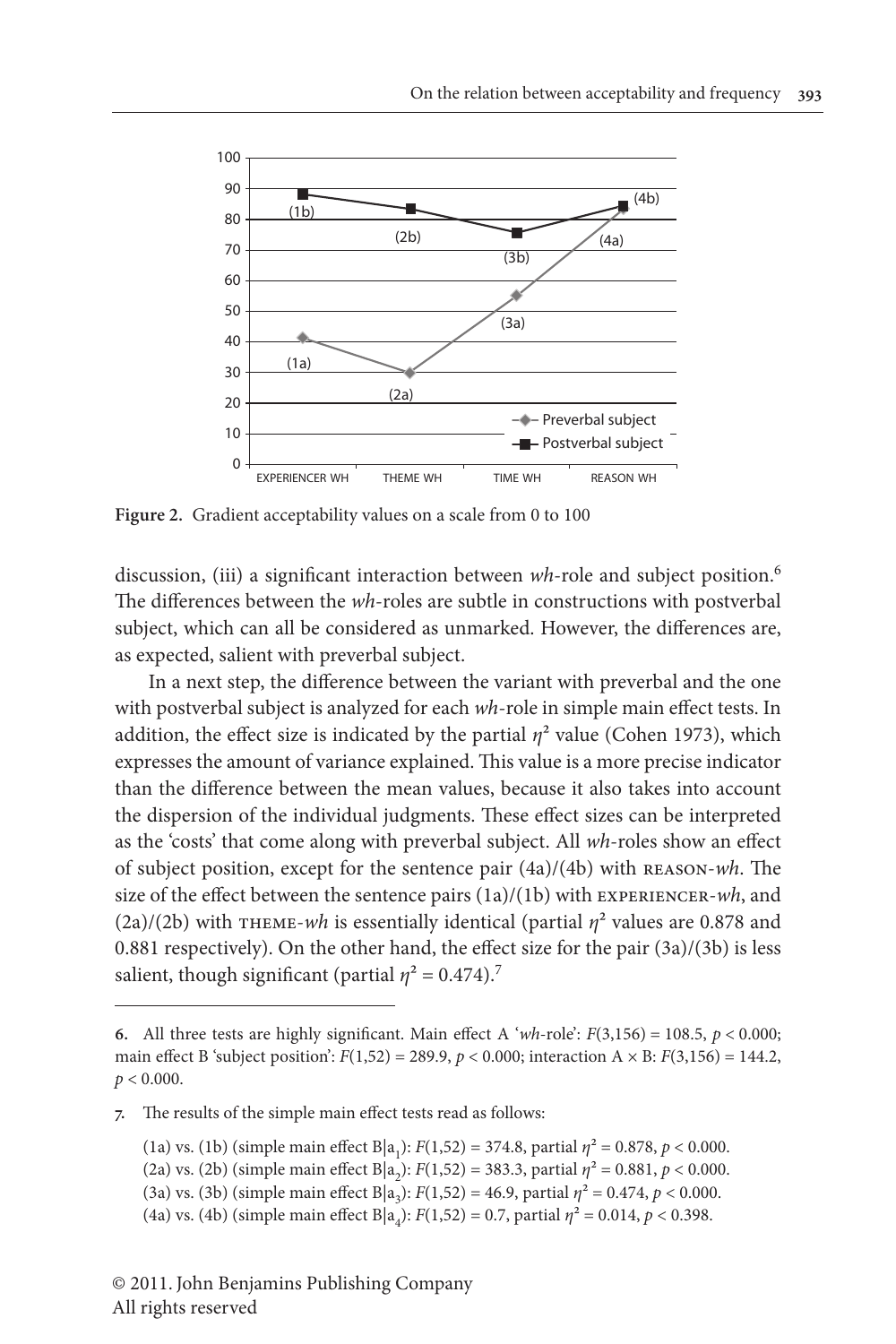Based on these results, it is difficult to support the idea of a cut-off point on the thematic hierarchy scale dividing ungrammatical from grammatical constructions in a binary manner. Rather we find degrees of markedness concerning constructions with preverbal subject. (4a) with a reason-*wh* is fully unmarked. (3a) with a time-*wh* is somewhat marked. Finally, (1a) and (2a) are highly marked. (8) summarizes the results and shows the degrees of markedness correlated with the *wh*-role for constructions with preverbal subject.

- (8) EXPERIENCER THEME > TIME > REASON
- **3.2** Spontaneous speech data

Among the target set of 384 *wh*-questions with an overt (non-*wh*) subject extracted from the Spanish treebank of *sgs*, 237 (61.7%) have the subject in postverbal position (WH-V-S) as in (9a). But only as few as 2 (0.5%) have the subject in non-topicalized preverbal position (WH-S-V). These two instances are embedded questions (which allow preverbal subjects 'more easily'). What is surprising is therefore the fact that *wh*-elements of the reason type with preverbal subject are not more marked in the judgment test, but are basically not produced. However, 145 (37.8%) *wh*-questions have the subject in topicalized position (S-WH-V) as in (9c), which is thus the only other option for subject placement that speakers make use of. A word order like (9c) was not part of the gradient acceptability test.

- (9) a. ¿Y qué te ha contado su compañera de piso? and what you-CL has told his flat mate 'And what did his flat mate tell you?'
	- b. ¿Me podrías decir [a qué hora el electricista subió]? me could say at what hour the electrician came up 'Could you tell me at which time the electrician came up?'
	- c. ¿Y esta chica cómo vino aquí al piso? and this girl how came here to-the appartment 'And how did this girl come here to the apartment?'

Given that preverbal subjects can be considered as absent, I pursue the analyses with constructions with postverbal subject, and compare the data from spontaneous speech with the gradient judgment data with regard to the semantic roles experiencer, theme, time, reason.

A major challenge when working with spontaneous speech is the classification of arguments and adjuncts in categories of semantic or thematic roles, given that one encounters many examples that are anything but prototypical. The difficulties are two-fold. First, we are far from any consensus on a classification system, which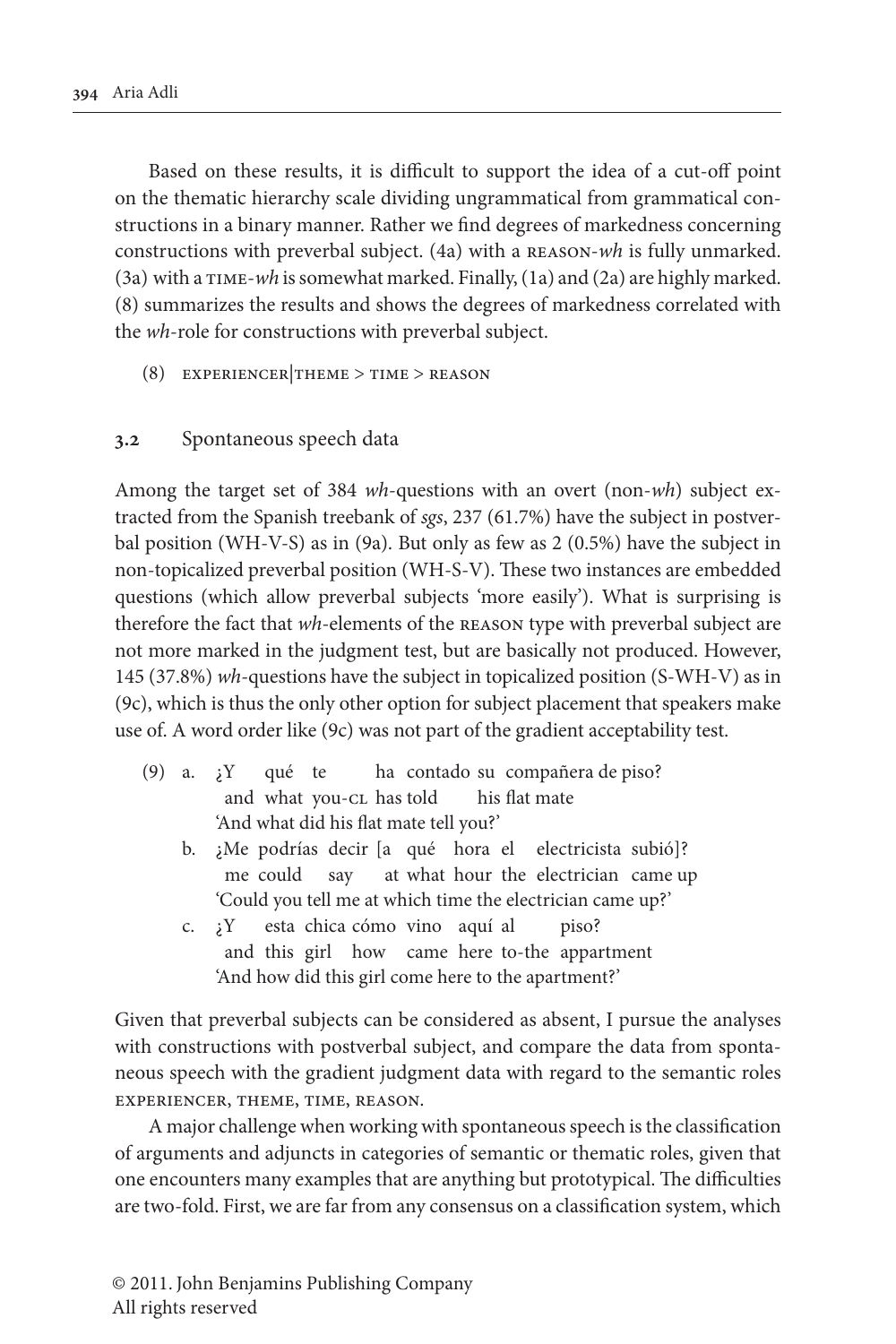may not be surprising given that numerous authors of various persuasions have discussed the issue of thematic roles. The roots of these notions go back to structuralists (e.g. Blake 1930). They have been taken up by Gruber (1965), Fillmore (1966) (in the context of his semantic deep cases), and they have been further developed by Jackendoff (1972, 1987). Identification of TIME and REASON is less intricate. These two roles are limited to *wh*-adjuncts such as *cuándo* 'when', *a qué hora* 'at which time/hour' and alike, or to *wh*-adjuncts of the type *por qué* 'why', *por qué razón* 'for which reason'. The greater difficulty concerns the notion THEME, requiring careful consideration of the semantic entailments of the verb. I use the notion THEME in the sense of Dowty's (1991) prototypical patient or P-Patient.<sup>8</sup> He proposes a system, which he reduces to two prototypical roles namely P-Agent and P-Patient. They are defined by a cluster of semantic entailments (which do not always have clear-cut boundaries). He suggests the following entailments with regard to P-Patient: (i) undergoes change of state, (ii) incremental theme, (iii) causally affected by another participant, (iv) stationary relative to movement of another participant, (v) does not exist independently of the event, or not at all (see Dowty 1991: 572–575 for examples). The clearest cases are direct objects of what Dowty (1991: 601) calls "highly transitive verbs", i.e. verbs which have a high number of P-Patient entailments for the object (and P-Agent entailments for the subject). All objects for which P-Patient entailments cannot be unambiguously identified are excluded from the set of tokens in the present study.<sup>9</sup> EXPERIENCER is an argument of what Postal (1970) calls psychological predicates. In Dowty's (1991: 577) cluster concept Experiencer is a subtype of the P-Agent, namely "sentience without volition or causation" as in *gustar* 'like', or *encantar* 'delight'. Therefore, it has no overlap with the P-Patient definition.

<sup>8.</sup> THEME and PATIENT only differ minimally in Dowty's (1991) system. The distinctive element is whether the argument is causally affected by another participant or not (p. 577).

**<sup>9.</sup>** Are excluded: lexical doublets which are ambiguous with regard to P-Agent and P-Patient (e.g. *comprar* 'buy'*, vender* 'sell'), verbs that have a patient or goal subject and an agent or cause object (e.g. *recibir* 'receive'*, someterse* 'undergo'), verbs for which the two arguments cannot be clearly distinguished (e.g. predicative constructions with *ser/estar* 'be')*,* verbs that involve volition on both subject and object (such as *x difiere de y* 'x is different from y, *x discute algo con y* 'x discusses the matter with y') and verbs which do not have neither P-Agent nor P-Patient entailments (e.g. complements have been traditionally described as source or goal, often realized as prepositional complements). Predicative constructions with *ser/estar* 'be' (69 tokens) constitute a large part among excluded sentences. The same holds for the possessive verb *x tiene y* 'x has y' (35 tokens), see den Dikken (1997), and the verb *x se llama y* 'x is called y' (12 tokens).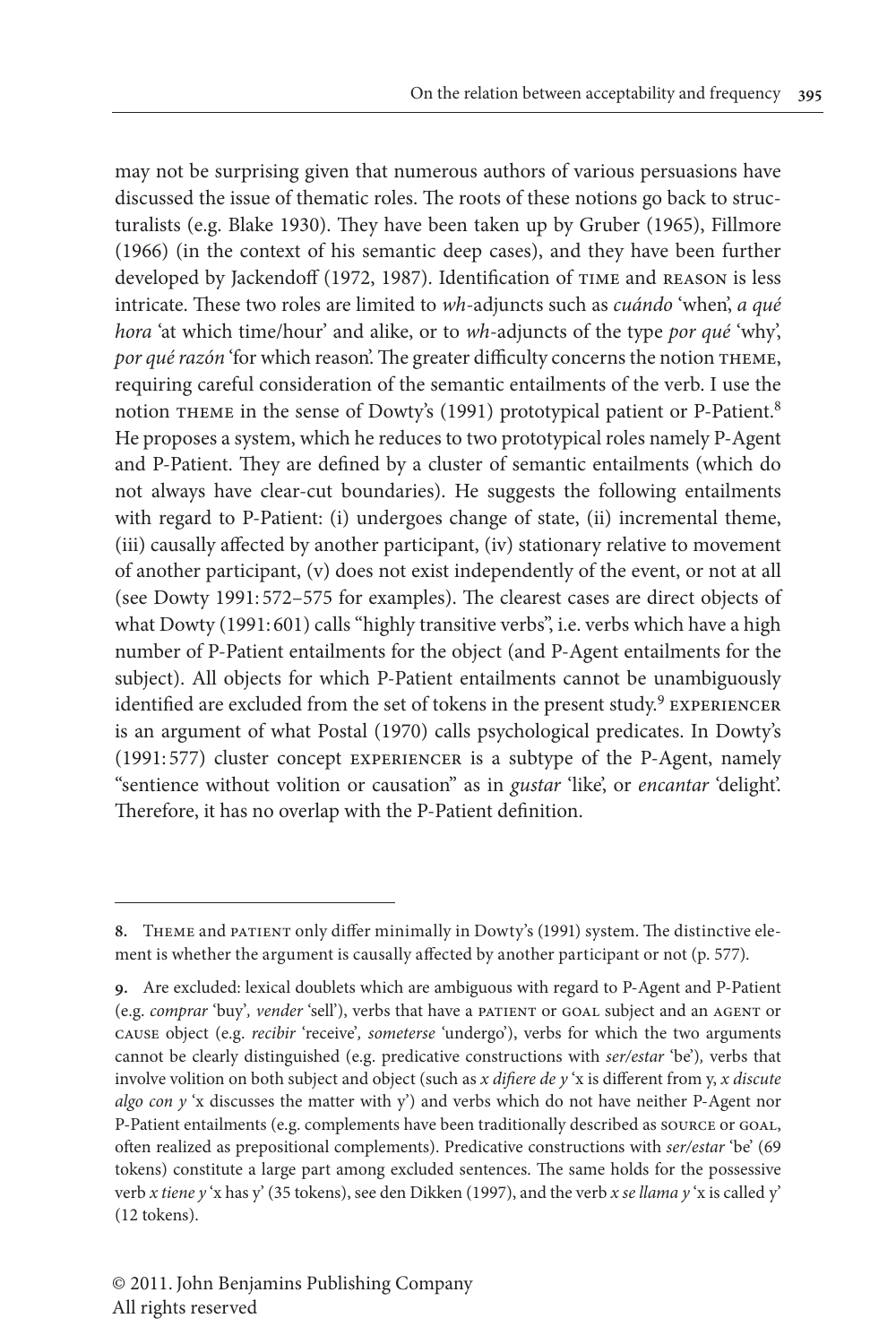Among the 237 *wh*-questions with the (non-*wh*) subject in postverbal position, 32 have a *wh*-element with the semantic role theme, 27 with the role time, 3 with the role reason, and none with the role experiencer. These results show that one of the semantic roles, namely reason, occurs very scarcely, and that another one, experiencer, is fully absent in the relevant constructions.

#### **4. Comparing judgment and spontaneous speech data**

Let us now turn to the relation between acceptability and frequency, beginning with *wh*-questions with preverbal subject of the types (1a), (2a), (3a), and (4a). They are basically absent in spontaneous speech. The constructions (1a), (2a), and (3a) are (in different degrees) suboptimal. These results can hint at a principle that would essentially block suboptimal constructions from language production. However, we would at least expect the occurrence of (4a), the only unmarked *wh*-construction with preverbal subject. Nevertheless, there is just a single hit of (4a). These results contrast with two of the *wh*-questions with postverbal subject of the types (2b) and (3b), which do occur in spontaneous speech. Constructions of the type (4b) also occur, but scarcely (3 tokens). This finding is not surprising, given that *wh*-constructions with postverbal subject are all acceptable. The puzzling question is why constructions of the type (1b), (4a), and (4b) do not occur at all or occur very scarcely.

The results for the constructions with postverbal subject are visualized in the double y-axis chart in Figure 3, in which the degree of acceptability and the frequency of occurrence are superposed. The y-axis on the left indicates the acceptability values concerning the line with square markers; the y-axis on the right indicates the frequency concerning the line with diamond-shaped markers.

Figure 3 seems to indicate a correlation between acceptability and frequency for the two constructions that occur in spontaneous speech: The (2b) type has a slightly higher degree of both acceptability and frequency compared to the (3b) type. Only future research with a wider range of phenomena can show whether nuances in acceptability are consistently reflected in nuances in frequency of occurrence.

However, Figure 3 shows a clear mismatch between the acceptability of constructions with an experiencer or a reason *wh*-element like (1b) and (4b) on the one hand, and the scarcity or even total absence of such constructions in spontaneous speech, on the other. We find a total of 35 constructions with experiencer arguments within the set of non-elliptical sentences, but not one of them is a *wh*-element. With regard to reason *wh*-elements, we find 6 tokens with the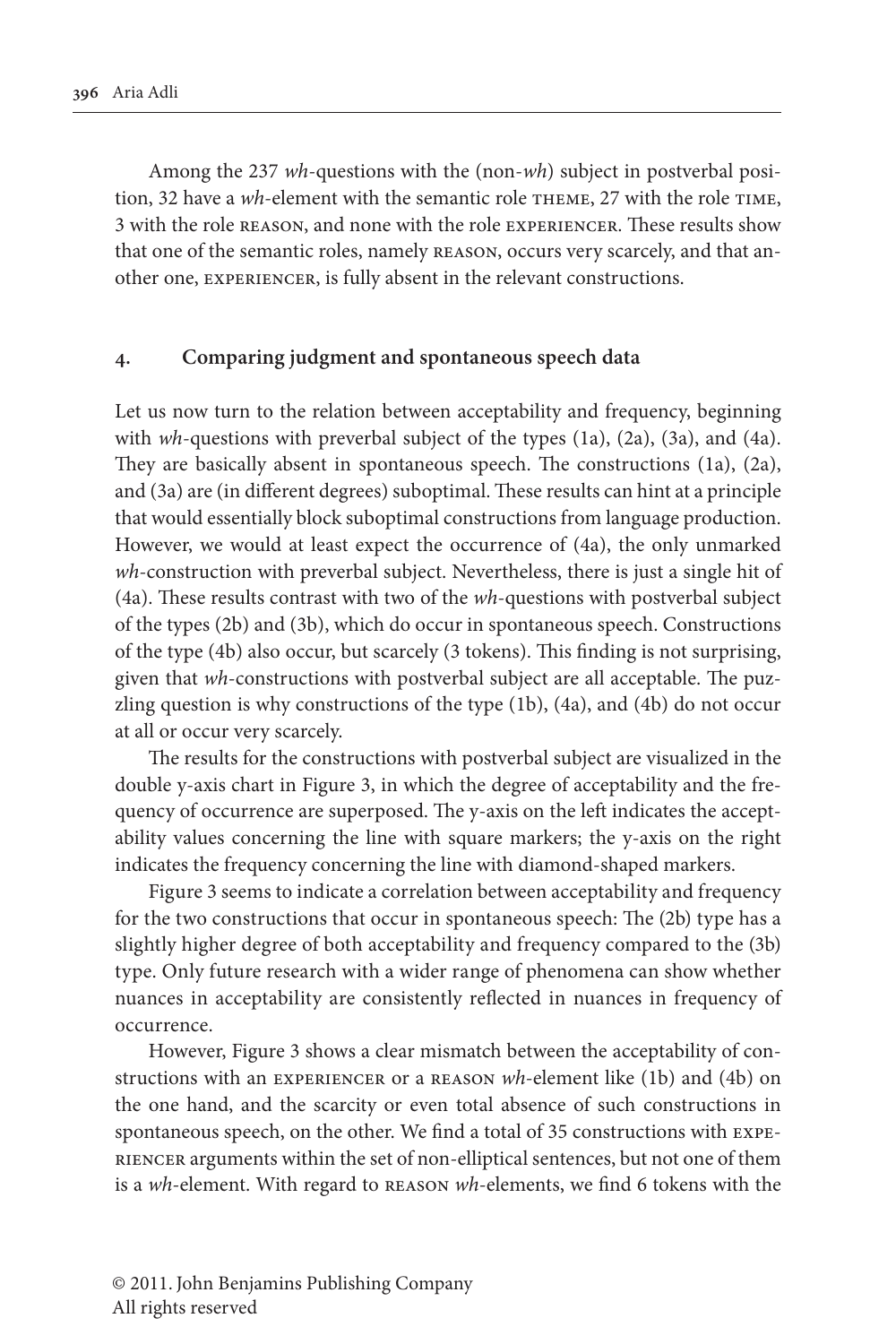

**Figure 3.** Acceptability and frequency for *wh*-questions with postverbal subject

subject either topicalized or postverbal, but only one with preverbal (non-topicalized) subject.

So far, we can state that whenever a construction is judged suboptimal as in (1a), (2a), and (3a), it is basically absent in language use. All constructions occurring in the spontaneous speech data are judged acceptable. However, constructions can receive high acceptability scores but hardly occur in spontaneous speech as is the case for (1b), (4a), and (4b). The more general question is why some acceptable constructions are basically absent in spontaneous speech data. Due to the low number of tokens, conclusions have to be drawn very carefully. It cannot be ruled out that constructions of the type (1b), (4a), and (4b) *are* in use, but could simply not be captured in the *sgs* database. To put it differently, I do not claim that a construction that does not occur in a corpus is *never* used. One should refrain from a conclusion that would amount to a non-falsifiable claim. However, it seems reasonable to assume that they occur, at least, very scarcely. Furthermore, one should bear in mind that the issue preverbal vs. postverbal subject is accounted for by the semantic role of the *wh*-element, i.e. the constructions differ in meaning. Therefore, one cannot exclude that the respective constructions are not detected in the database because there was no discursive necessity to make use of them during the interviews. This issue is part of a more general challenge in corpus-based syntactic research, which is that many theoretically relevant constructions are hard to observe. Compared to corpus-based research in some other linguistic domains (e.g. phonology), one needs very large corpora for drawing sound generalizations, especially on the almost absence from usage (see Keller & Lapata 2003, who try to make use of the world wide web as a corpus). The present picture is no exception: Out of 10778 annotated utterances in *sgs*, only 64 correspond to one of the eight types (1a) to (4b), although the database contains a substantial proportion of interrogatives. Therefore, careful reasoning obliges us to highlight that the numbers are not high enough to count as conclusive evidence.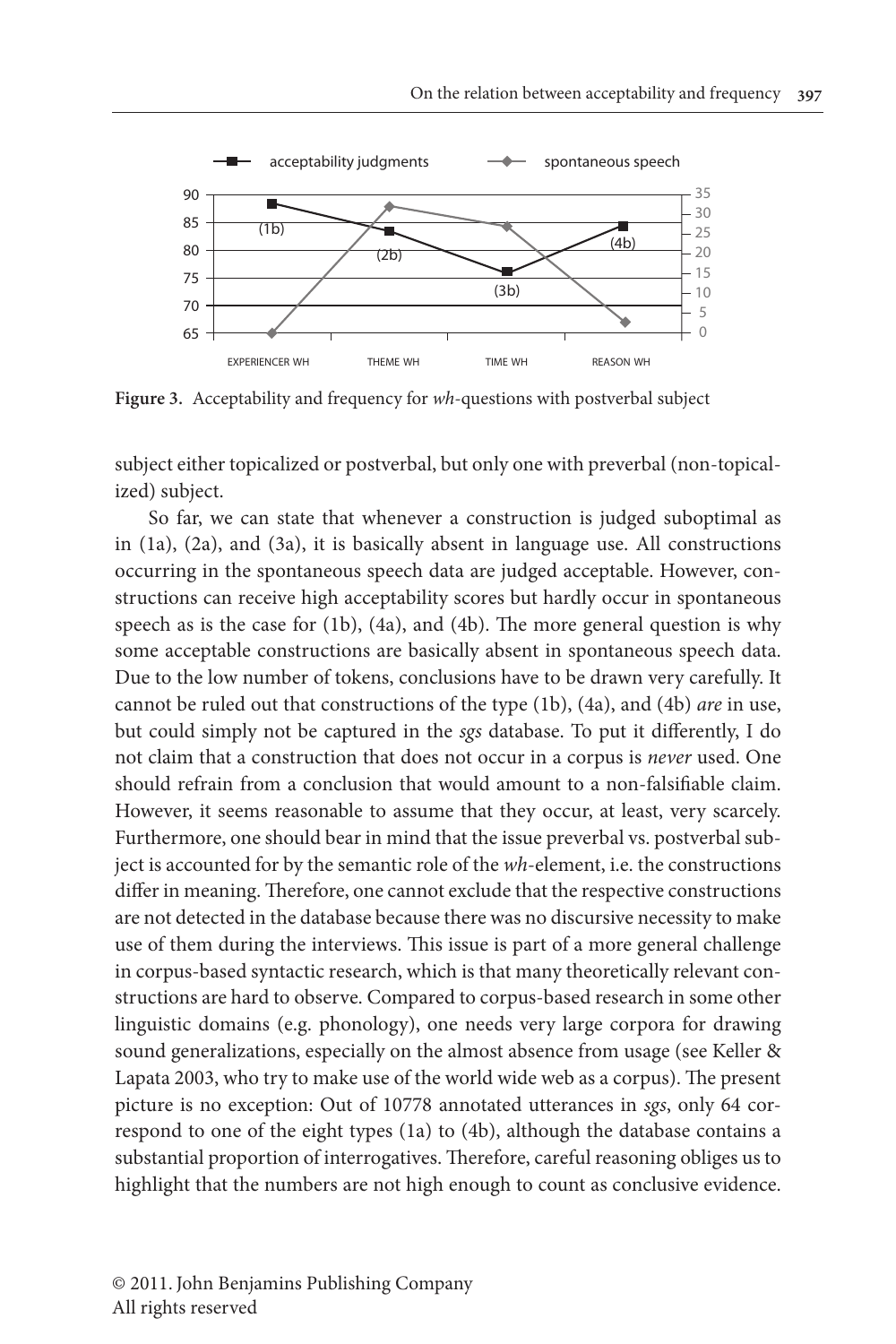However, the observed tendencies can serve as a basis for formulating more precise hypotheses to be tested in future research, with very large databases. In this sense, I propose the hypothesis in (10).

(10) Acceptability is a necessary but not a sufficient condition for usage.

(10) contradicts Bybee & Eddington's claim (2006: 352) that "acceptability is a function of experience", because the latter does not capture the observed fact that some constructions are not used (or used with extreme scarcity) although they are acceptable.<sup>10</sup> Why should there be a relation between judgment and production in terms of (10)? One possible account is a cut-off model along the lines of Coetzee (2004). According to this idea, there is a cut-off point in acceptability, below which a construction is never produced. Although Coetzee's (2004) proposal deserves further inquiry, the mismatch between identical acceptability and different frequency with regard to reason *wh*-questions with preverbal versus postverbal subject seems to indicate to a different direction (suggested with the same caution due to very scarce numbers). Taking up the distinction between grammar in the sense of competence and usage, I suggest a different hypothesis: Not all possibilities provided by grammar are used. I call a form that is available grammar-wise but not used a *latent construction*. If this idea is on the right track, it has also interesting implications for language change. A possible scenario that could account for certain cases of diachronic change is given in (11).

- (11) i. Construction X is not available in the grammar.
	- ii. X becomes available, but is not used.
	- iii. X is used as part of a set of optional syntactic variants.
	- iv. Cases of unstable optionality are dissolved, i.e. only X survives.

The process in (11) can also be incomplete, i.e. it can stop at any stage and eventually regress. Stage (ii) means that *X* co-occurs (or competes) with one or more alternative structural variants. In case of a presumably stable optionality, the process remains stable at stage (iii). If *X* appears only as a temporary phenomenon and is not established, then the process runs from (i) to (iii) and back to (i). The idea of latent constructions can also be applied to the disappearance of certain forms, i.e. a form first disappears from usage before it disappears from grammar.

**<sup>10.</sup>** Bybee & Eddington (2006) also point out that a low-frequency item can be judged as acceptable – however, if and only if it is semantically similar to other high-frequency items. Their claim does not build on syntactic phenomena but on possible verb + adjective combinations for which it is less problematic to argue in terms of semantic similarity.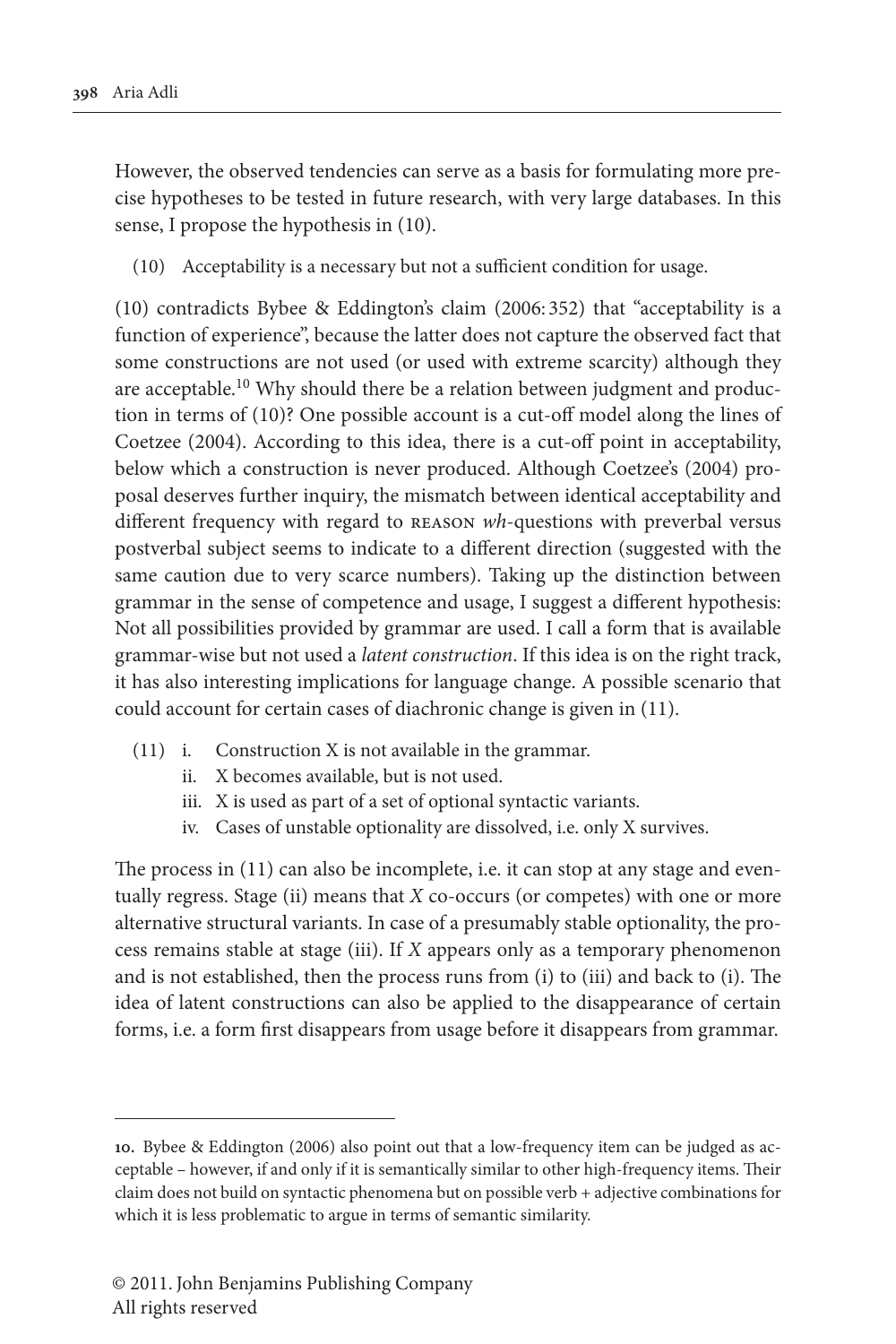Meisel (in press) highlights the genuine link between language acquisition and diachronic change. The notion of latent construction is somewhat problematic from an acquisitional perspective, because it is by definition not present in the Primary Linguistic Data of the language learning child. I leave this issue for future research.<sup>11</sup>

Although (10) and (11) are still tentative, I think that they formulate questions that point to a promising direction of research. Obviously much more can be said on the scenario in (11), e.g. concerning the issue under which conditions each of the steps (ii), (iii), or (iv) are triggered, whether they show sensitivity to frequency and if so, how this sensitivity manifests.

#### **5. Conclusion**

The hypothesis in (10) and the idea of latent constructions is in line with Newmeyer's (2003) criticism of Lakoff & Johnson (1999) who assume that any generalization about usage has to follow from grammar. Newmeyer (2003: 692) argues that "knowledge of grammatical structure is only one of many systems that underlie usage". It is important to clearly differentiate the grammar system from usage, something that usage-based models ignore. These two notions relate to different sources of linguistic evidence, namely judgment and frequency, and we need to further understand the relation between them. Future research should also analyze data on syntactic phenomena that can be considered as (semantically similar or equivalent) optional variants, in order to take into consideration grammar-internal, structural variation (see Barbiers 2005).

Should a threshold in acceptability be assumed that could account for presence and absence of constructions in usage? Is the correlation between acceptability and frequency linear or non-linear (e.g. S-curve-shaped, or power-law distributed)? By both distinguishing and correlating grammar and usage, we can also get closer to a satisfactory answer to the contradiction – well described by Meisel (in press) – between the stability of grammar systems (and the Language Making Capacity in acquisition) on the one hand, and the temporary and provisional state of affairs in usage on the other. This contradiction remains one of the big enigmas of syntactic change.

**<sup>11.</sup>** Two hypotheses require further inquiry: First, a latent construction would be a 'secondary effect' of a parametric change (implying that if a latent construction occurs, it represents a minor aspect of the entire process of change). Second, a latent construction would represent a non-parametric change, presumably at the interface between grammar and usage, which could be, however, the precursor of more important steps.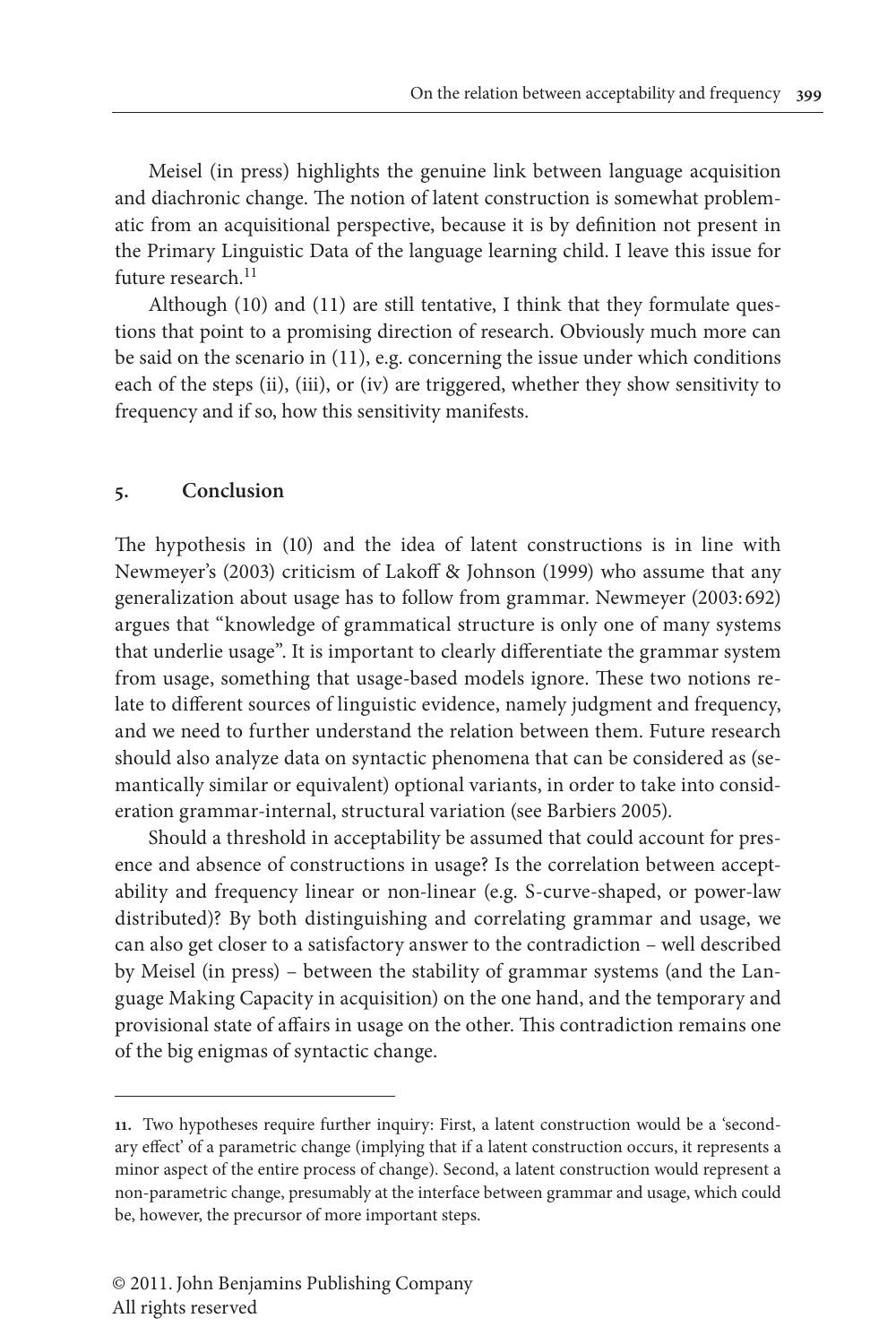#### **References**

- Adli, A. 2004. *Grammatische Variation und Sozialstruktur.* Berlin: Akademie Verlag.
- [Adli, A. 2005. Gradedness and consistency in grammaticality judgments. In](http://dx.doi.org/10.1515/9783110197549.7) *Linguistic Evi[dence: Empirical, Theoretical, and Computational Perspectives,](http://dx.doi.org/10.1515/9783110197549.7)* S. Kepser & M. Reis (eds), 7–25*.* [Berlin: de Gruyter.](http://dx.doi.org/10.1515/9783110197549.7)
- Adli, A. In press. A Heuristic Mathematical Approach for Modeling Constraint Cumulativity. *The Linguistic Review.*
- Arnaiz, A. R. 1997. An overview of the main word order characteristics of Romance. In *Constituent Order in the Languages of Europe,* A. Siewierska (ed.), 47–74. Berlin/New York: de Gruyter.
- Baauw, S. 1998. Subject-verb inversion in Spanish wh-questions: Movement as symmetry breaker. In *Linguistics in the Netherlands,* R. v. Bezooijen & R. Kager (eds), 1–12. Amsterdam: John Benjamins.
- [Bailey, T. & Hahn, U. 2001. Determinants of wordlikeness: Phonotactics or lexical neighbor](http://dx.doi.org/10.1006/jmla.2000.2756)hoods? *[Journal of Memory and Language](http://dx.doi.org/10.1006/jmla.2000.2756)* 44: 568–591.
- Bakovic, E. 1998. Optimality and inversion in Spanish. In *Is the Best Good Enough?,* P. Barbosa, D. Fox, P. Hagstrom, M. McGinnis & D. Pesetsky (eds), 35–58. Cambridge MA: The MIT Press.
- Barbiers, S. 2005. Word order variation in three-verb clusters and the division of labour between generative linguistics and sociolinguistics. In *Syntax and Variation: Reconciling the Biological and the Social* [Current Issues in Linguistic Theory 265], L. Cornips & K. P. Corrigan (eds), 233–264. Amsterdam: John Benjamins.
- Beas, O. 2007. Agreement on the Left Edge: The Syntax of Left Dislocation in Spanish. PhD dissertation, University of Southern California.
- Behnstedt, P. 1973. *Viens-tu? Est-ce que tu viens? Tu viens ? Formen und Strukturen des direkten Fragesatzes im Französischen.* Tübingen: Narr.
- [Belletti, A. & Rizzi, L. 1988. Psych-verbs and θ-theory.](http://dx.doi.org/10.1007/BF00133902) *Natural Language and Linguistic Theory* [6\(3\): 291–352.](http://dx.doi.org/10.1007/BF00133902)
- Blake, F. R. 1930. A semantic analysis of case. In *Curme Volume of Linguistic Studies* [Language monographs 7], J. T. Hatfield, W. Leopold & A. J. F. Zieglschmid (eds), 34–49*.* Baltimore MD: Linguistic Society of America.
- [Boersma, P. & Hayes, B. 2001. Empirical tests of the gradual learning algorithm.](http://dx.doi.org/10.1162/002438901554586) *Linguistic Inquiry* [32\(1\): 45–86.](http://dx.doi.org/10.1162/002438901554586)
- Bolinger, D. 1955. Meaningful word order in Spanish. *Boletín de Filología de la Universidad de Chile* 7: 45–56.
- [Boye, K. & Engberg-Pedersen, E. \(eds\). 2010.](http://dx.doi.org/10.1515/9783110219180) *Language Usage and Language Structure.* Berlin: [de Gruyter.](http://dx.doi.org/10.1515/9783110219180)
- [Bybee, J. L. 2006. From usage to grammar: The mind's response to repetition.](http://dx.doi.org/10.1353/lan.2006.0186) *Language* 82(4): [711–733.](http://dx.doi.org/10.1353/lan.2006.0186)
- Bybee, J. L. & Hopper, P. J. (eds). 2001a. *Frequency and the Emergence of Linguistic Structure* [Typological Studies in Language 45]*.* Amsterdam: John Benjamins.
- Bybee, J. L. & Hopper, P. J. 2001b. Introduction to frequency and the emergence of linguistic structure. In *Frequency and the Emergence of Linguistic Structure*, J. L. Bybee & P. J. Hopper (eds), 1–24*.* Amsterdam: John Benjamins.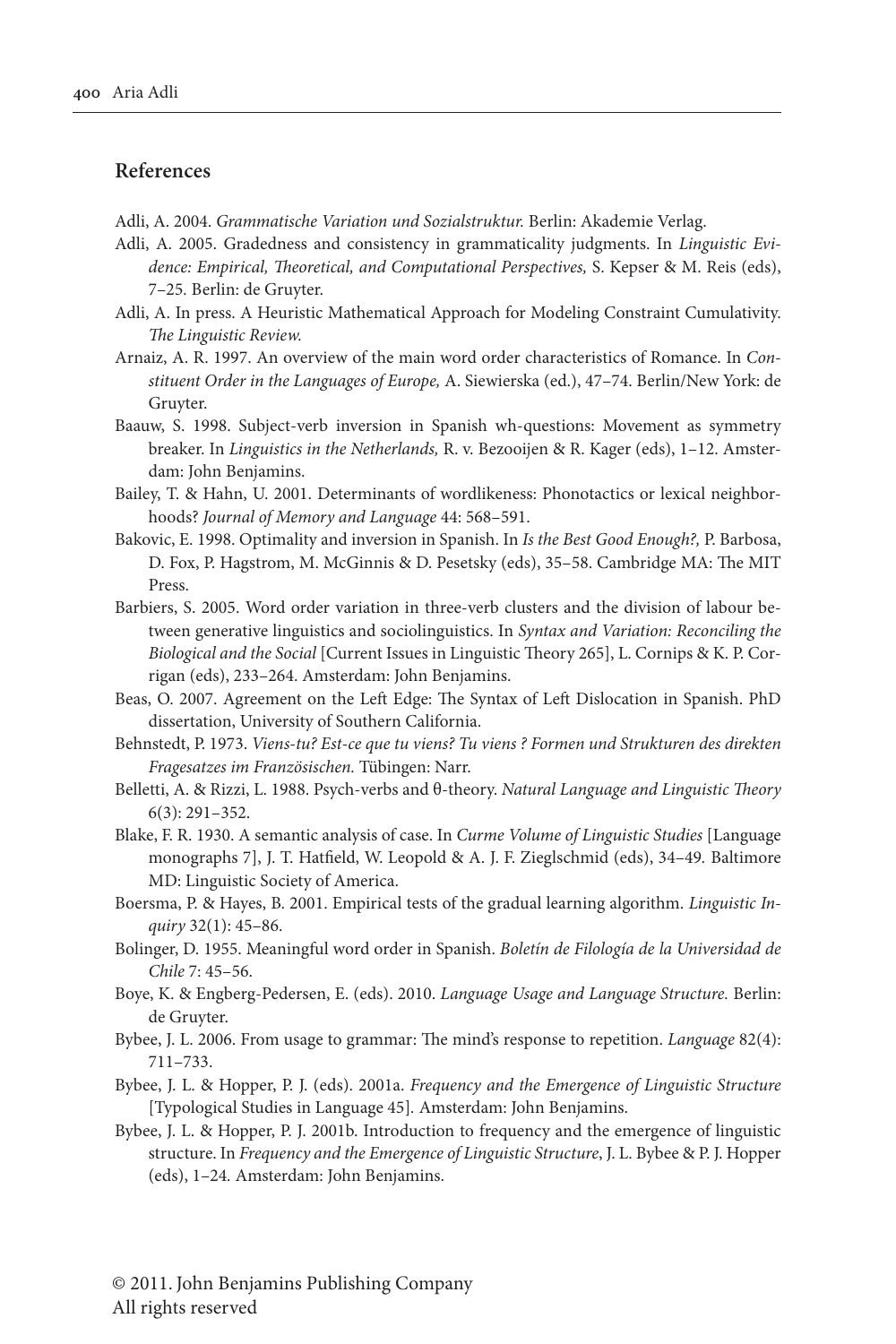- [Bybee, J. L. & Eddington, D. 2006. A usage-based approach to Spanish verbs of 'Becoming'.](http://dx.doi.org/10.1353/lan.2006.0081) *Language* [82\(2\): 323–355.](http://dx.doi.org/10.1353/lan.2006.0081)
- Chomsky, N. 1964. *Current Issues in Linguistic Theory.* The Hague: Mouton.
- Chomsky, N. 1965. *Aspects of the Theory of Syntax.* Cambridge MA: The MIT Press.
- [Clark, B. 2005. On stochastic grammar \(Discussion Notes\).](http://dx.doi.org/10.1353/lan.2005.0011) *Language* 81(1): 207–217.
- Coetzee, A. W. 2004. What it Means to be a Loser: Non-optimal Candidates in Optimality Theory. PhD dissertation, University of Massachusetts.
- [Cohen, J. 1973. Eta-squared and partial eta-squared in fixed factor ANOVA designs.](http://dx.doi.org/10.1177/001316447303300111) *Educa[tional and Psychological Measurement](http://dx.doi.org/10.1177/001316447303300111)* 33: 107–112.
- Contreras, H. 1976. *A Theory of Word Order with Special Reference to Spanish.* Amsterdam: North Holland.
- [Cornips, L. & Poletto, C. 2005. On standardising syntactic elicitation techniques. PART 1.](http://dx.doi.org/10.1016/j.lingua.2003.11.004) *Lingua* [115\(7\): 939–957.](http://dx.doi.org/10.1016/j.lingua.2003.11.004)
- Coveney, A. B. 1996. *Variability in Spoken French. A Sociolinguistic Study of Interrogation and Negation.* Exeter: Elm Bank.
- [den Dikken, M. 1997. The syntax of possession and the verb 'have'.](http://dx.doi.org/10.1016/S0024-3841(96)00054-X) *Lingua* 101(3–4): 129–150.
- [Dowty, D. 1991. Thematic proto-roles and argument selection.](http://dx.doi.org/10.2307/415037) *Language* 67(3): 547–619.
- Elsig, M. 2007. Diachronic Aspects of Syntactic Variation in the Interrogative System of Québec French. PhD dissertation, University of Hamburg.
- [Enghels, R. 2009. The syntactic position of the perceived participant as indicator of the internal](http://dx.doi.org/10.1515/LING.2009.025) [structure of the Spanish and French infinitival complement.](http://dx.doi.org/10.1515/LING.2009.025) *Linguistics* 47(3): 759–791.
- Featherston, S. 2007. Data in generative grammar: The stick and the carrot. *Theoretical Linguistics* 33(3): 269–318.
- Featherston, S. & Winkler, S. (eds). 2009. *The Fruits of Empirical Linguistics, Volume 1: Process.* Berlin: Walter de Gruyter.
- Fillmore, Ch. 1966. Toward a modern theory of case. *The Ohio State University project on linguistic analysis, Report* 13: 1–24*.*
- [Gahl, S. & Garnsey, S. M. 2004. Knowledge of grammar, knowledge of usage: Syntactic prob](http://dx.doi.org/10.1353/lan.2004.0185)[abilities affect pronunciation variation.](http://dx.doi.org/10.1353/lan.2004.0185) *Language* 80(4): 748–775.
- [Gahl, S. & Garnsey, S. M. 2006. Knowledge of grammar includes knowledge of syntactic prob](http://dx.doi.org/10.1353/lan.2006.0089)[abilities \(discussion notes\).](http://dx.doi.org/10.1353/lan.2006.0089) *Language* 82(2): 405–410.
- Gervain, J. & Zemplén, G. 2005. Focus raising: A paradigmatic example of the treatment of syntactic variation. In Syntax and Variation: Reconciling the Biological and the Social [Current Issues in Linguistic Theory 265]*,* L. Cornips & K. P. Corrigan (eds), 123–145*.* Amsterdam: John Benjamins.
- Goodall, G. 1991. Spec of IP and Spec of CP in Spanish Wh-Questions. In *Linguistic Perspectives on the Romance Languages* [Current Issues in Linguistic Theory 103]*,* W. Ashby, G. Perissinotto & M. Mithun (eds), 199–209. Amsterdam: John Benjamins.
- Gruber, J. S. 1965. Studies in Lexical Relations. PhD dissertation, Indiana University Linguistics Club.
- Gutiérrez-Bravo, R. 2006. *Structural Markedness and Syntactic Structure: A Study of Word Order and the Left Periphery in Mexican Spanish.* London: Routledge.
- [Guy, G. R. 2005. Grammar and usage: A variationist response \(Letters to Language\).](http://dx.doi.org/10.1353/lan.2005.0132) *Language* [81\(3\): 561–563.](http://dx.doi.org/10.1353/lan.2005.0132)
- [Guy, G. R. 2007. Grammar and usage: The discussion continues \(Letters to Language\).](http://dx.doi.org/10.1353/lan.2007.0028) *Language* [83\(1\): 2–4.](http://dx.doi.org/10.1353/lan.2007.0028)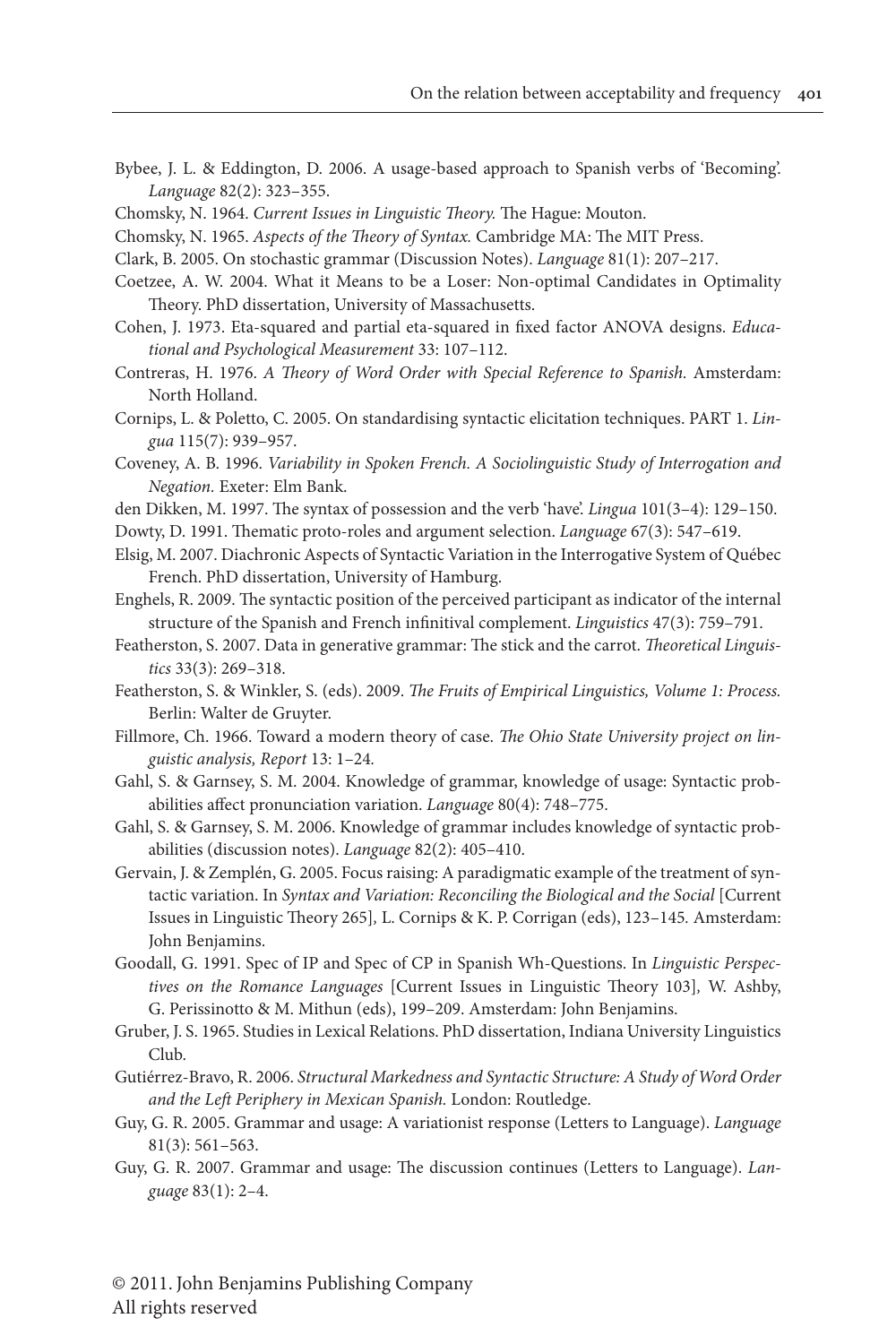- Haider, H. 2007. As a matter of facts comments on Featherston's sticks and carrots. *Theoretical Linguistics* 33(3): 381–394.
- Henry, A. 2005. Idiolectal variation and syntactic theory. In *Syntax and Variation: Reconciling the Biological and the Social* [Current Issues in Linguistic Theory 265]*,* L. Cornips & K. P. Corrigan (eds), 109–122. Amsterdam: John Benjamins.
- Inclán-Nichol, S. 1997. Absence of Verb Inversion and Specificity in Peninsular Spanish Whquestions. PhD dissertation, UCLA.
- Jackendoff, R. 1972. *Semantic Interpretation in Generative Grammar.* Cambridge MA: The MIT Press.
- Jackendoff, R. 1987. The status of thematic relations in linguistic theory. *Linguistic Inquiry* 18: 369–411.
- Keller, F. 2000. Gradience in Grammar. Experimental and Computational Aspects of Degrees of Grammaticality. PhD dissertation, University of Edinburgh.
- [Keller, F. & Lapata, M. 2003. Using the web to obtain frequencies for unseen bigrams.](http://dx.doi.org/10.1162/089120103322711604) *Compu[tational Linguistics](http://dx.doi.org/10.1162/089120103322711604)* 29(3): 459–484.
- Kepser, S. & Reis, M. (eds). 2005. *[Linguistic Evidence: Empirical, Theoretical, and Computational](http://dx.doi.org/10.1515/9783110197549) Perspectives.* [Berlin: de Gruyter.](http://dx.doi.org/10.1515/9783110197549)
- [Kim, J.-H. & Yoon, J. H. 2009. Long-distance bound local anaphors in Korean. An empirical](http://dx.doi.org/10.1016/j.lingua.2008.10.002) [study of the Korean anaphor caki-casin.](http://dx.doi.org/10.1016/j.lingua.2008.10.002) *Lingua* 119(5): 733–755.
- [Kroch, A. 1989. Reflexes of grammar in patterns of language change.](http://dx.doi.org/10.1017/S0954394500000168) *Language Variation and Change* [1: 199–244.](http://dx.doi.org/10.1017/S0954394500000168)
- [Labov, W. 1969. Contraction, deletion, and inherent variability of the English copula.](http://dx.doi.org/10.2307/412333) *Language* [45\(4\): 716–762.](http://dx.doi.org/10.2307/412333)
- Labov, W. 1996. When intuitions fail. In *Papers from the Parasession on Theory and Data in Linguistics. Chicago Linguistic Society 32,* L. McNair, K. Singer, L. Dolbrin & M. Aucon (eds), 77–106*.* Chicago IL: Chicago Linguistic Society.
- Lakoff, G. 1974. Interview. In *Discussing language: Dialogues with Wallace L. Chafe, Noam Chomsky, Algirdas J. Greimas [and others],* H. Parret (ed.), 151–178. The Hague: Mouton.
- Lakoff, G. & Johnson, M. 1999. *Philosophy in the Flesh: The Embodied Mind and its Challenge to Western Thought.* New York NY: Basic Books.
- Langacker, R. W. 1987. *Foundations of Cognitive Grammar* 1: *Theoretical prerequisites.* Palo Alto CA: Stanford University Press.
- Larson, R. K. 1988. On the double object construction. *Linguistic Inquiry* 19: 335–391.
- [Laury, R. & Ono, T. 2005. Data is data and model is model: You don't discard the data that](http://dx.doi.org/10.1353/lan.2005.0026) [doesn't fit your model! \(Discussion Notes\).](http://dx.doi.org/10.1353/lan.2005.0026) *Language* 81(1): 218–225.
- Lotfi, A. R. 2003. Persian wh-riddles. In *Multiple Wh-Fronting* [Linguistik Aktuell/Linguistics Today 64]*,* C. Boeckx & K. K. Grohmann (eds), 161–186. Amsterdam: Benjamins.
- Masullo, P. J. 1993. Two types of quirky subjects: Spanish versus Icelandic. In *Proceedings of NELS 23,* A. J. Schafer (ed.), 303–317. Amherst MA: GLSA.
- Meisel, J. M. In press. Bilingual language acquisition and theories of diachronic change: Bilingualism as cause and effect of grammatical change. *Bilingualism Language and Cognition*.
- [Meyer, Ch. F. & Tao, H. 2005. Response to Newmeyer's 'grammar is grammar and usage is us](http://dx.doi.org/10.1353/lan.2005.0032)[age' \(Discussion Notes\).](http://dx.doi.org/10.1353/lan.2005.0032) *Language* 81(1): 226–228.
- Meyer, P. 1972. Some observations on constituent order in Spanish. In *Generative Studies in Romance Languages,* J. Casagrande & B. Saciuk (eds), 184–195. Rowley MA: Newbury House.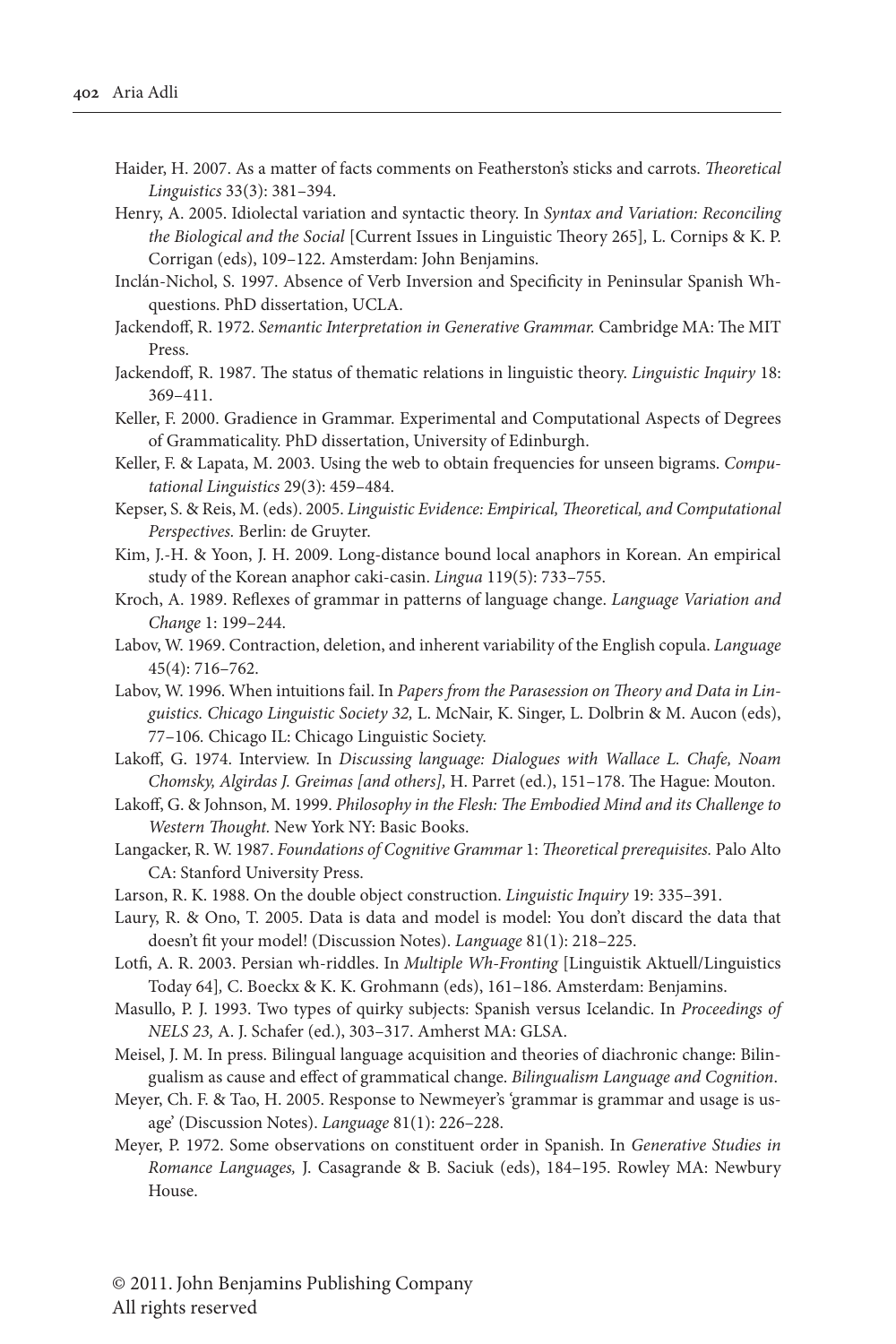- [Müller, G. 1999. Optimality, markedness, and word order in German.](http://dx.doi.org/10.1515/ling.37.5.777) *Linguistics* 37(5): 777– [818.](http://dx.doi.org/10.1515/ling.37.5.777)
- [Newmeyer, F. J. 2003. Grammar is grammar and usage is usage.](http://dx.doi.org/10.1353/lan.2003.0260) *Language* 79(4): 682–707.
- [Newmeyer, F. J. 2005. A reply to the critiques of 'Grammar is Grammar and Usage is Usage'](http://dx.doi.org/10.1353/lan.2005.0035) [\(Discussion Notes\).](http://dx.doi.org/10.1353/lan.2005.0035) *Language* 81(1): 229–236.
- [Newmeyer, F. J. 2006a. Grammar and usage: A response to Gregory R. Guy \(Letters to Lan](http://dx.doi.org/10.1353/lan.2006.0214)guage). *Language* [82\(4\): 705–708.](http://dx.doi.org/10.1353/lan.2006.0214)
- [Newmeyer, F. J. 2006b. On Gahl and Garnsey on Grammar and Usage \(Discussion Notes\).](http://dx.doi.org/10.1353/lan.2006.0100) *Language* [82\(2\): 399–404.](http://dx.doi.org/10.1353/lan.2006.0100)
- Newmeyer, F. J. 2007. Commentary on Sam Featherston, Data in generative grammar: The stick and the carrot. *Theoretical Linguistics* 33(3): 395–399.
- Newmeyer, F. J. 2010. What conversational English tells us about the nature of grammar: A critique of Thompson's analysis of object complements. In *Language Usage and Language Structure*, K. Boye & E. Engberg-Pedersen (eds), 3–43. Berlin, New York: Mouton de Gruyter.
- Olarrea, A. 1996. Pre and Post-verbal Subject Position in Spanish: A Minimalist Account. PhD dissertation, University of Washington.
- Ordóñez, F. 1997. The inversion construction in interrogatives in Spanish and Catalan. In *Theoretical Analyses on Romance Languages* [Current Issues in Linguistic Theory 157]*,* J. Lema & E. Teviño (eds), 328–350. Amsterdam: John Benjamins.
- Ordóñez, F. 2000. *The Clausal Structure of Spanish: A Comparative Study.* New York NY: Garland.
- Payne, D. L. 1990. *The Pragmatics of Word Order: Typological Dimensions of Verbinitial Languages.* Berlin: de Gruyter.
- Payrató, L. 1985. *La Interferència Lingüística. Comentaris i Exemples Català Castellà.* Barcelona: Montserrat (Curial edicions catalanes).
- Pesetsky, D. 1995. *Zero Syntax.* Cambridge MA: The MIT Press.
- [Pierrehumbert, J. 1994. Syllable structure and word structure: A study of triconsonantal clusters](http://dx.doi.org/10.1017/CBO9780511659461.011) in English. In *[Phonological Structure and Phonetic Form](http://dx.doi.org/10.1017/CBO9780511659461.011)* [Papers in Laboratory Phonology [3\], P. Keating \(ed.\), 168–190. Cambridge: CUP.](http://dx.doi.org/10.1017/CBO9780511659461.011)
- Postal, P. M. 1970. On the surface verb 'remind'. *Linguistic Inquiry* 1: 37–120.
- Ross, J. R. 1967. Constraints on Variables in Syntax. PhD dissertation, MIT.
- Sabater, E. 1991. *Ni Heavy, ni Light!: Català Modern.* Barcelona: Empúries.
- Schütze, C. T. 1996. *The Empirical Base of Linguistics: Grammaticality Judgments and Linguistic Methodology.* Chicago IL: University of Chicago Press.
- Sinner, C. & Wesch, A. (eds). 2008. *El Castellano en las Tierras de Habla Catalana.* Frankfurt: Vervuert-Iberoamericana.
- [Sorace, A. & Keller, F. 2005. Gradience in linguistic data.](http://dx.doi.org/10.1016/j.lingua.2004.07.002) *Lingua* 115: 1497–1524.
- Speas, M. 1990. *Phrase Structure in Natural Language.* Dordrecht: Kluwer.
- [Suñer, M. 1994. V-movement and the licensing of argumental](http://dx.doi.org/10.1007/BF00993148) *wh*-phrases in Spanish. *Natural [Language and Linguistic Theory](http://dx.doi.org/10.1007/BF00993148)* 12(2): 335–372.
- Suñer, M. & Lizardi, C. 1995. Dialectal Variation in an Argumental/Non-Argumental Asymmetry in Spanish. In *Contemporary Research in Romance Languages: Papers from the 22nd Linguistic Symposium on Romance Languages* [Current Issues in Linguistic Theory 123]*,*  El Paso-Ciudad Juarez 1992, J. Amastae, G. Goodall, M. Montalbetti & M. Phinney (eds), 187–203. Amsterdam: John Benjamins.